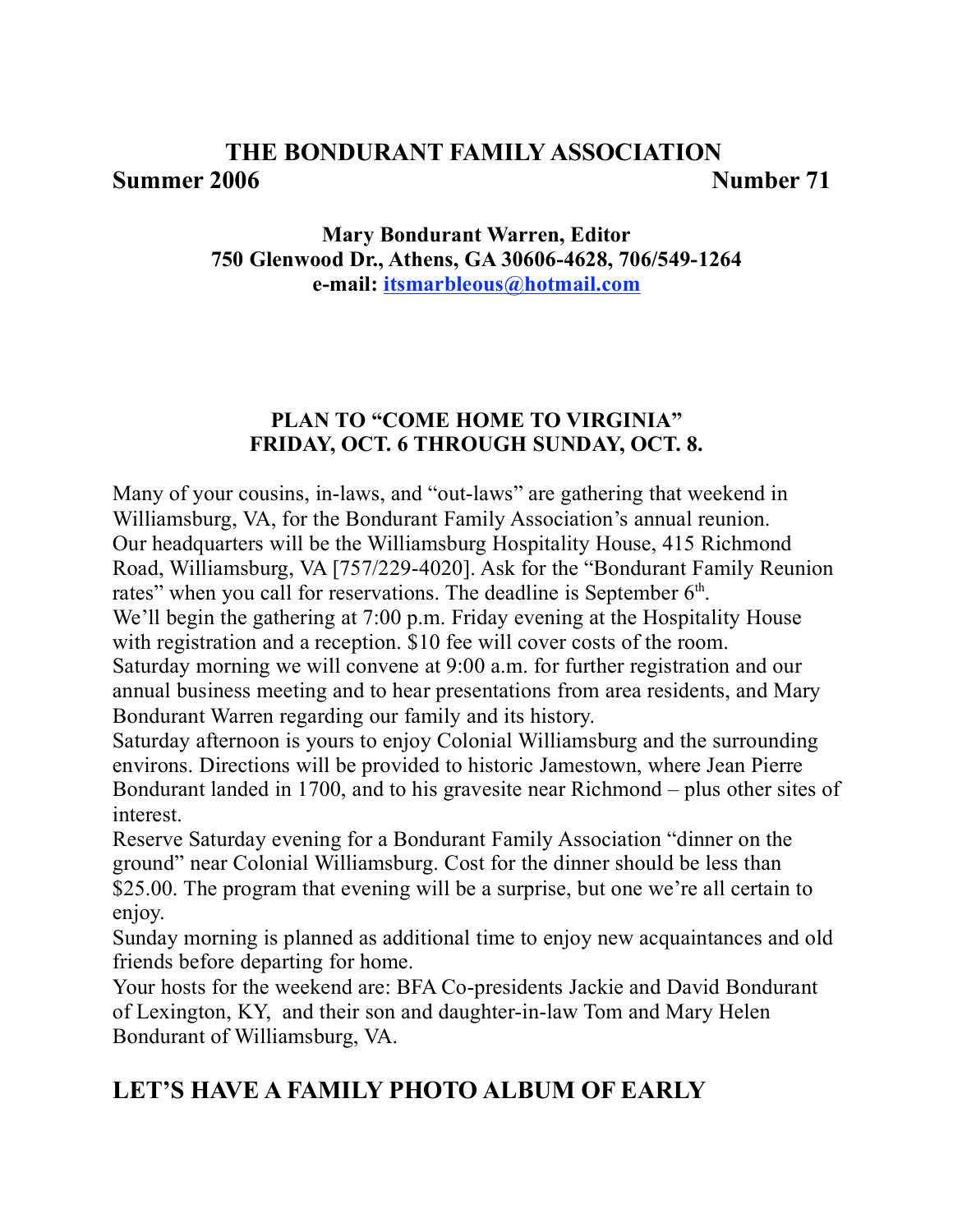# **THE BONDURANT FAMILY ASSOCIATION NUMBER 71 BONDURANTS. Send copies of your family members' photographs to the editor to be included in the first issue of 2007.**

## **DEATHS Our sympathy to their loved ones.**

# **MARCIA ELIZABETH LeGRAND GRAINGER**

Mrs. Marcia Elizabeth LeGrand Grainger, age 92, of Richmond, VA, died 25 July 2006. She is survived by a son James M. Grainger III, a daughter Dorothy Valentine Grainger, and a granddaughter Elizabeth Estelle Grainger of Phoenix, AZ, and a sister and brother Virginia Martin, York, SC, and Louis LeGrand, Squaw Valley, CA [a member of BFA]. Mrs. Grainger touched many lives as a music teacher and professional musician. Burial in Signal Hill Memorial Park.

# **WANDA STRICKLAND PRITCHETT**

La Center, KY. Mrs. Wanda Strickland Pritchett, age 94, died 16 March 2006. She was the daughter of Henry Strickland and Arrah (Willie) Bondurant [a descendant of Darby Bondurant]. She was a member of First Baptist Church, where she served as church secretary for many years; she also wrote "The LaCenter News" for the *Ballard Yeoman***.** She is survived by two nieces, Reba Orr, La Center, Blanche Britton, Villa Ridge, IL, and three nephews, Paul Strickland, La Center, Virgil R. Stinnett of OH, Robert Gray, Shreveport, LA. She was preceded in death by her husband, Loys Pritchett, four brothers and three sisters. Burial at Mt. Pleasant Cemetery, La Center, KY.

# **CHANGE OF ADDRESS**

David P. George, 1500 Westbrook Court, Apt. 2122, Richmond, VA 23227

# **CORRECTION**

Lydia/Sylvia Hixon, page 11, issue 71. Her birth date should be 1898, not 1998.

### **VESTRY BOOK OF KING WILLIAM PARISH, VA, 1707-1750**

Translated by R.H. Fife, and published 1906.

This 155 page book is being reprinted by Southern Historical Press, P.O. Box 1267, Greenville, SC 29602-1267, and will be ready for delivery in late Oct. 2006. Price \$30.00.

This is the record of the vestry of the Huguenot congregation at Manakintown, VA, of whom our Bondurants were a part. Jean Pierre was elected in the fall of 1734 to serve on the vestry, but died before he could take office. His sons Joseph and John served on the vestry in the late 1740s, as well as becoming Church Wardens for a year each.

The translation has been reprinted a number of times, and will be of interest to Bondurant descendants.

## REUBEN BONDURANT

Possible son of John Bondurant and Martha Unknown of Bedford Co., VA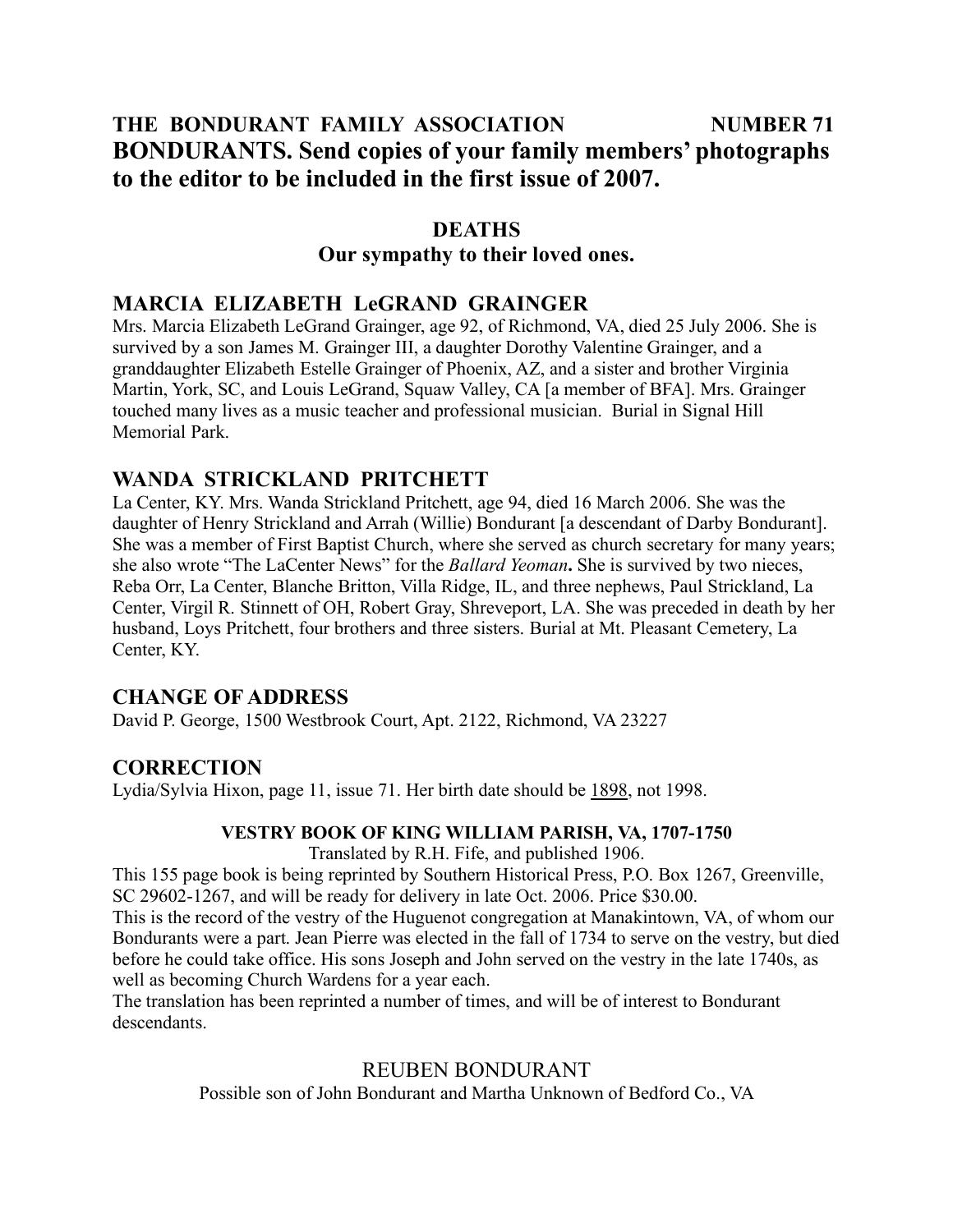Clint Bondurant, e-mail: $e^{i\theta}$  = 0.13 $\omega$ aol.com, sent this information on an early Alabama settler. REUBEN BUNDURANT also BUNDRANT, Private, 1 Sept. 1814 to 30 Nov. 1814 in 2<sup>nd</sup> VA Militia, detached from  $91<sup>st</sup>$  and  $10<sup>th</sup>$  Regiment Bedford, Capt. John P. Gray's Company of Riflemen, was stationed at Camp Bottom Bridge near Richmond, during the War of 1812. Reuben was born about 1768 in VA, and died before 1850 in Madison Co., AL. He married Mildred Buford 15 Nov. 1819 in Madison Co., AL. Clint could find no will for either Reuben or Mildred, nor records on their younger children who would have been minors when their father died. Has anyone documents to establish the parents' deaths?

These are probable children of Reuben and Mildred B. Bundrant, established by Clint using census records.

Julia A.C., born about 1821 AL (Did she marry? To whom?)

Harriet, born about 1825 AL, married P.E. Ledbetter. (When and where did they marry?)

Children shown in the 1860 census of Madison Co., AL, New Hope Post Office:

Reubin, born about 1844 Mildred, born about 1846 Julia, born about 1849 Mary, born about 1851 Daniel, born about 1857 Martha, born abt. 1859. All children born AL.

William W. born about 1825 AL, married Susan M. Ledbetter 12 July 1853 Madison Co., AL. Only two known children, Laura born about 1856, and Harriet born about 1858. (Were there others?)

John W., born about 1829 AL, married Josie Mahon, 5 Dec. 1888 Etowah Co., AL Edward D., born about 1831 AL, married Lucy T. Phipps, 21 Aug. 1852, Madison Co., AL. HARRY GREENE'S SUBMISSION

On 28 Aug. 2002, Harry Greene sent this answer to Jean Churchill Harris in response to a question she raised in BFA #54. This represents Harry's best information at the time, but not proof of his conjectures. It is published in order to give his ideas, and others the opportunity to make corrections of his assumptions. For the convenience of those of you who can elaborate on, or correct this presentation, we're marking the paragraphs [A ...K].

"Jean,

When I saw your question in BFA #54, p. 11, I figured we might be cousins through both the Bondurants and the Churchills where they join about three generations back in time. My 4 Generation Pedigree ... seems to agree with this.

**[A]** Your specific question in the BFA Newsletter – has anyone documented the father of 'our' Thomas, who married Peggy Drury? The only answer I could give is 'Not to my knowledge ... nor do I expect such documentation to ever be found.'Too many people have been looking too long for the data that would prove [his] parentage. I have been looking since Oct. 1990 and the most I could offer is a '**Greene Guess'** based on extensive research, and the most 'logic' that I could apply to conditions back in the 1750 to 1800 era.

I firmly believe, BUT WITHOUT PROOF, that Joel [Bondurant], Sr. is the father of our Thomas, and that Thomas was born very near to 1769.

My main research was actually a Family Tree starting with the Immigrant as the first generation, and then extending through the  $3<sup>rd</sup>$  generation. Our Thomas was of the  $4<sup>th</sup>$  generation, so the idea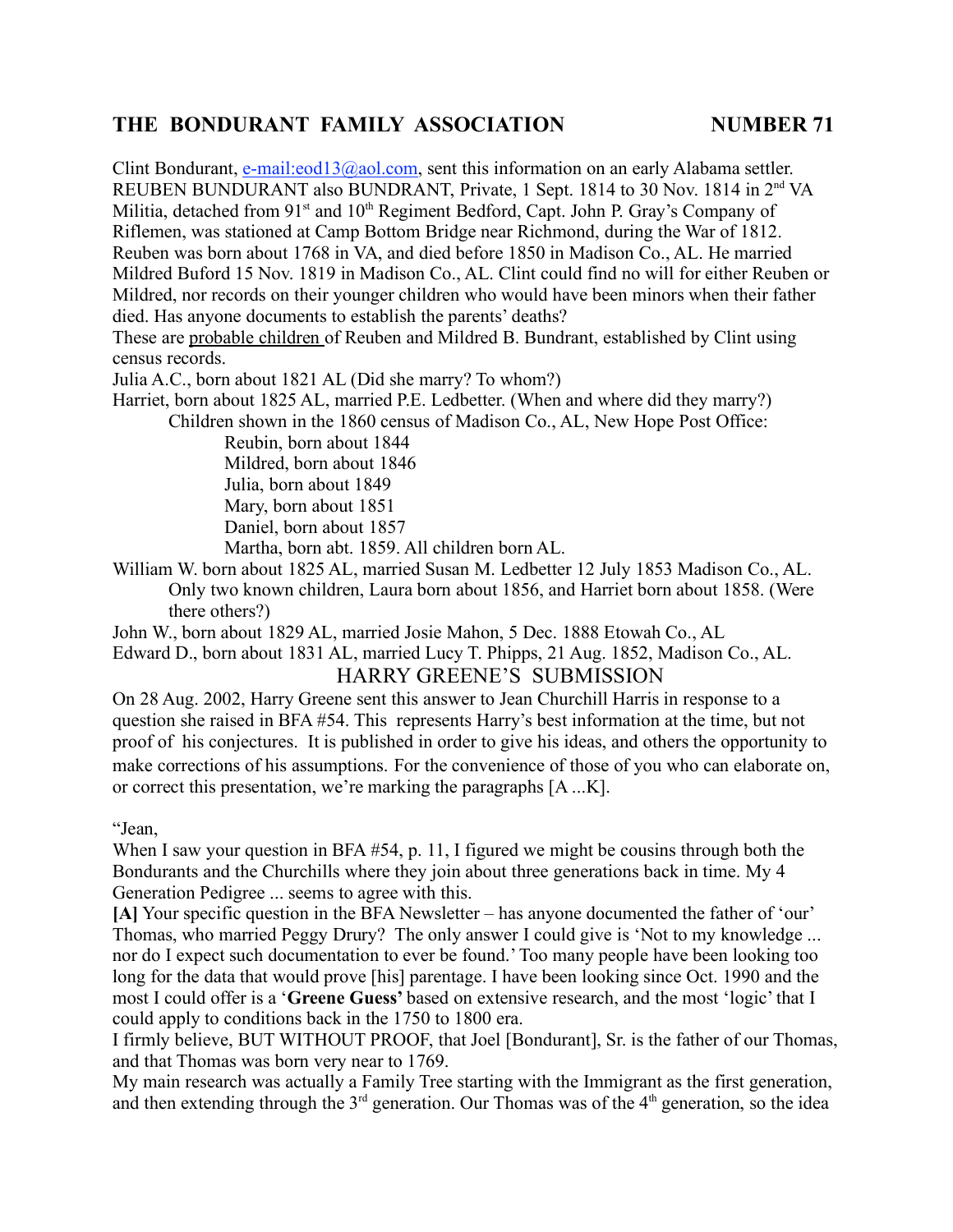was to ELIMINATE 3<sup>rd</sup> generation names based on: birth date, marriage date, area of residence, existence of Thomas (not ours) in the family. This will entail (in some instances) having the  $4<sup>th</sup>$ generation names nearby. **Only the sons will be listed in this tree**. **[B] Jean-Pierre Bondurant 1**st Gen.

| John $(Sr)$      | Peter                     | Dr. Joseph        | $2nd$ Gen. |
|------------------|---------------------------|-------------------|------------|
| [born] ca. 1709  | ca. 1711                  | ca. 1720          |            |
| John (Jr.) 1737  | $[*]$ John Peter ca. 1743 | Joseph (Jr.) 1755 | $3rd$ Gen. |
| Richard 1740     | * Obediah ca. 1745        | Edward 1758       |            |
| Joel 1742        | * Benjamin ca. 1751       | William 1769      |            |
| Rev. Thomas 1744 | * David ca. 1754          |                   |            |
| Darby 1749       |                           |                   |            |

\* thought [by Greene] to be sons of Peter

\* The three [four] men marked with an asterisk all headed for Kentucky. David was killed in an [Indian] uprising, and the other two had families and appeared on early tax rolls in KY. Eliminate these three.

**[C]** Do I have all of the Bondurant men listed here? No, I can think of two more, Daniel and Abner, but I don't feel that they need to be considered in this study. Now let's start over in the right hand column and check each  $3<sup>rd</sup>$  generation name to see if he might be the father of our Thomas.

**[D]** DR. JOSEPH, in his will named all of his children, and there is no Thomas. His three sons are too young to be the father of our Thomas. This group is eliminated.

**[E]** JOHN P. [Peter] the only documented son of Peter, lived in several counties of VA including the old home place, Buckingham, and Cumberland [Cos., VA]. He was in Cumberland Co. when he met and married a widow with 5 kids. John P. [Peter] and his wife [Mrs. Martha (Patty) Walton Mosby] had two kids of their own, George and William. When the wife died in 1794, John P.[Peter] went to KY, and died there in about 1810. Eliminate this group. [The only documented son of Peter is John, not John Peter.]

**[F]** DARBY didn't get married till about 1771, while our Thomas was born in about 1769. Darby's family is fairly well documented. At a second marriage, Darby had a son Thomas in about 1792. Eliminate Darby and company.

**[G]** REV. THOMAS spent most of his life in Buckingham Co., just north of our Bedford Co. Rev. Thomas'son, Thomas was born in 1782. Eliminate this group.

Let's jump over Joel and Richard for a short time and visit John, probably Junior.

**[H]** JOHN (Jr.) was probably the first Bondurant to live in Bedford Co. He and his father were in Buckingham Co. prior to this Bedford move. John [Jr.] and wife had about a dozen kids between about 1761 and 1794, and nearly all of them have documented marriage dates in Bedford Co., VA. The kids' names have been listed in the BFA Newsletter in the past.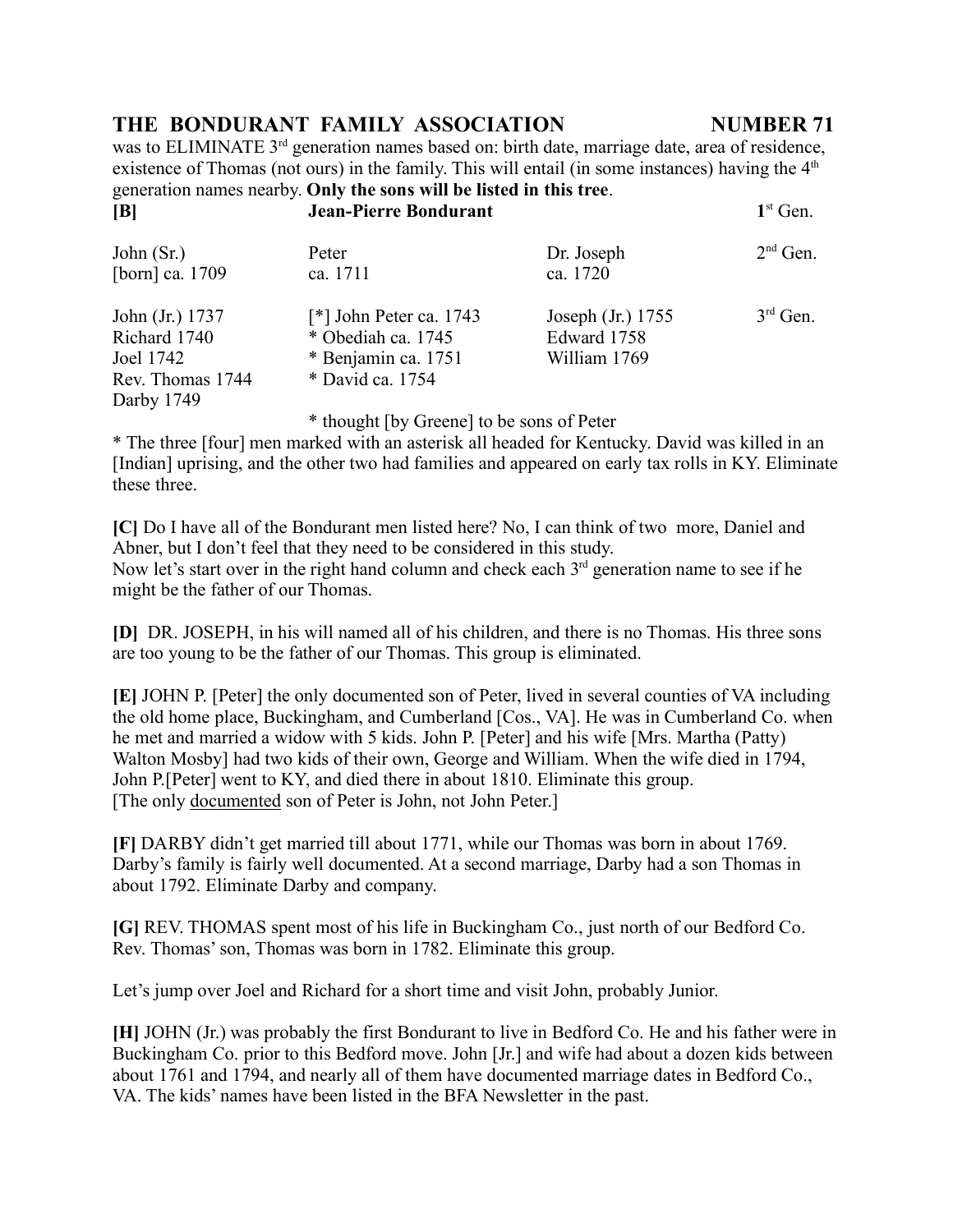The birth year for some of the boys can be determined by the year they were first taxed at age 21. John had a son Thomas born in 1781, and in 1807 he [Thomas] married Susanna Locket. This eliminated John [Jr.] from consideration as the father of our Thomas.

**[I]** RICHARD. The first printed family group I ever saw (pre-1990) was one of Richard's family. The listings were: Francis, Thomas, Richard [Jr.], and two unknown daughters. This data went on to say that Thomas married Sarah Maxey. This family group must not have been complete because in the 1790 census of NC, Richard's numbers were 2-3-4. The two men would be Richard, Sr. and Thomas. The three males under 16 would be Claibourn, John, and an unknown child. The females would be Richard's wife Celia, two unknown daughters, and Thomas' wife Sarah Maxey.

In this same NC census, Francis and family plus Richard (Jr.) and wife were in a separate household. I have never seen Richard's name associated with Bedford Co. so let's eliminate this family because of not being in Bedford [Co.], and already having a Thomas.

**[J]** Now we're back to JOEL who was in Bedford and Campbell Cos., VA. I suggest here you get BFA Newsletter #37, page 7, and #42, page 12 to have Bedford tax payers in front of you. There were only two 3<sup>rd</sup> generation Bondurants in the area: John and Joel.

John and sons Josiah, Edward, and Caleb are mentioned in one or both of these references. The balance of the young Bondurants have to be sons of Joel. They are: Littleberry, OUR THOMAS, and Drury. To my way of thinking it just can't be any other way.

**[K]** A few points about Thomas [Bondurant] and Peggy [Drury]

- 1. Married in 1792
- 2. Probably lived with Drurys for a while.
- 3. Bought 50 acres on Island Creek in Jan. 1803.
- 4. Sold this 50 acres in Sept. 1803.
- 5. Bought 118 acres in Feb. 1805, close to the Drury farm. [Peggy's parents]
- 6. Sold this 118 acres in Nov. 1818.
- 7. Must have left VA soon after, because they were in Boone Co., KY, for the 1820 census.

# **JAMES BONDURANT or JAMES AGEE BONDURANT**

Rev. Thomas Bondurant's son James Bondurant, born 21 Sept. 1779 Buckingham Co., VA., died 7 June 1846 Prince Edward Co., VA, has been confused here and elsewhere by calling him James Agee Bondurant. True, his mother was Rhoda Agee. A descendant Carolynn Knauff Waldon of Ripon, CA, e-mail: waldonhaus@aol.com, caught this error. She stated "I have never seen an official document for his having a middle name."

James married first Phebe Ford but had no children, His second wife was Sarah Josephine (Sallie) Watson, by whom there were 12 children, including John James Bondurant born 12 June 1826.

But there are James Agee Bondurants, descendants of John Bondurant and Sarah Rachael Taylor Moseley through Darby Bondurant:

JAMES AGEE BONDURANT, SR., born 23 May 1779 in Rockingham Co., died about 1832 in Ballard Co., KY. He was the son of Darby Bondurant and Ruth Payne, his first wife. J.A. married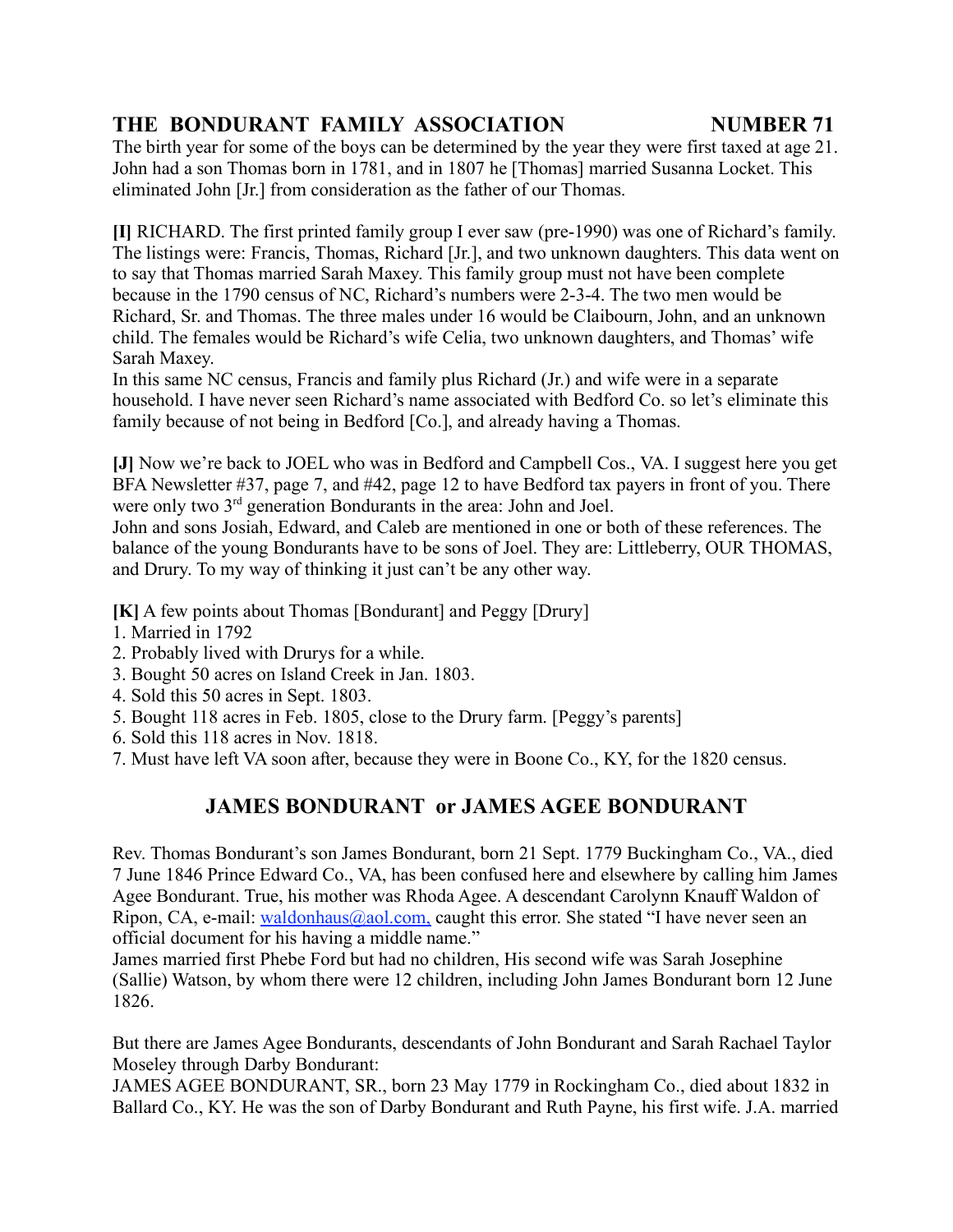Chloe Garrett. Their son JAMES AGEE BONDURANT, JR. was born 20 Dec. 1808.

Darby's son DAVID BONDURANT and wife Mary (Polly) Garrett, whose mother was an Agee, had a son JAMES AGEE BONDURANT, born 1815, married 1834 Cumberland Co., VA, Mrs. Amelia M. Young Price (1796-1870). It is this James Agee Bondurant whose family can be found in *THE AGEE REGISTER*, p. 265.

### BIOGRAPHICAL SKETCH # 2 **BENJAMIN BONDURANT** Son of Darby Bondurant and Ruth Agee  $(1<sup>st</sup>$  wife) **Prepared by Sharon Kingen, e-mail: sakingen@hrtc.net**

Benjamin Bondurant was the son of Darby Bondurant and Ruth Agee (Bible record posted at http://lvaimage.lib.va.us/Bible/33256/index.html Bible Record Image and http:// lvaimage.lib.va.us/Bible/25386/index.html Bible Record Image, which show Benjamin's father as Darbey). He was born 17 Feb 1773 (Bible record see sources listed above). However, Donald C. Bondurant in *History of Fulton Co., KY*, p. 67, says he was born 17 Feb 1774. His tombstone supposedly says that he was born 1774 (BFA Newsletter #44, p. 5). However, his brother Joseph was born Apr of 1774 (Bible record see sources listed above), making it impossible for Benjamin to have been born in Feb of that same year.

Benjamin Bondurant married a Moseley 12 Jul 1797. One Bible record shows her as Saley C. or E. (Bible record see sources listed above; the initial is difficult to read), but another shows her as Sarah E. (BFA Newsletter #5, pp. 4-5). Saley Bondurant, wife of Benjamin Bondurant, was born 4 May 1781 (Bible record see digital sources listed above). This date is also given in the genealogical research of M. Dennis (document available at the  $300<sup>th</sup>$ Anniversary Celebration of the BFA in Williamsburg, VA, October, 2000). However, FamilySearch Ancestral File shows her birth as 1780, and the date engraved on her tombstone is 4 May 1780 (photo in BFA Newsletter #67, p. 2). In either case, she was about 7 years younger than her husband. Sarah "Sally" E. Moseley was the daughter of Robert Moseley who died 7 Jun 1829 in Logan Co., KY ("Robert Moseley of Buckingham County, Virginia, and Logan County, Kentucky, Property Settlement," *Magazine of Virginia Genealogy*, Vol. 35, No. 2. This article, written by M.B. Lozo, contains much genealogical information about this Bondurant family with citations to sources). Several sources list her middle name as East (e.g., Donald C. Bondurant in *History of Fulton Co., KY*, p. 67; Dennis research document), and East is engraved on her tombstone (photo, BFA Newsletter, #67, p. 2).

The *Surveyor's Plat Book of Buckingham Co., VA*, shows that on 18 Sep 1798, 120 acres of land at the head of the south fork of Rock Island Creek, adjoining Joseph Good, Isaac Sallee, Fore, and Darby Bondurant were surveyed for Benjamin and David Bondurant. This description seems to refer to the beginning of what is now known as Little Rock Island Creek. This property would have been about 4 miles southwest of [the town of] Centenary, near VA highways 655 and 704. It would also have been about five miles due south of the James River. Benjamin does not seem to appear in the 1800 tax list, but he must have been in the area because on 27 Dec 1800 Benjamin and David were granted 120 acres on the head of Rock Island Creek on the east side of the road from Goodwin's Church to the Albemarle Old Courthouse Ferry (source: grant #46,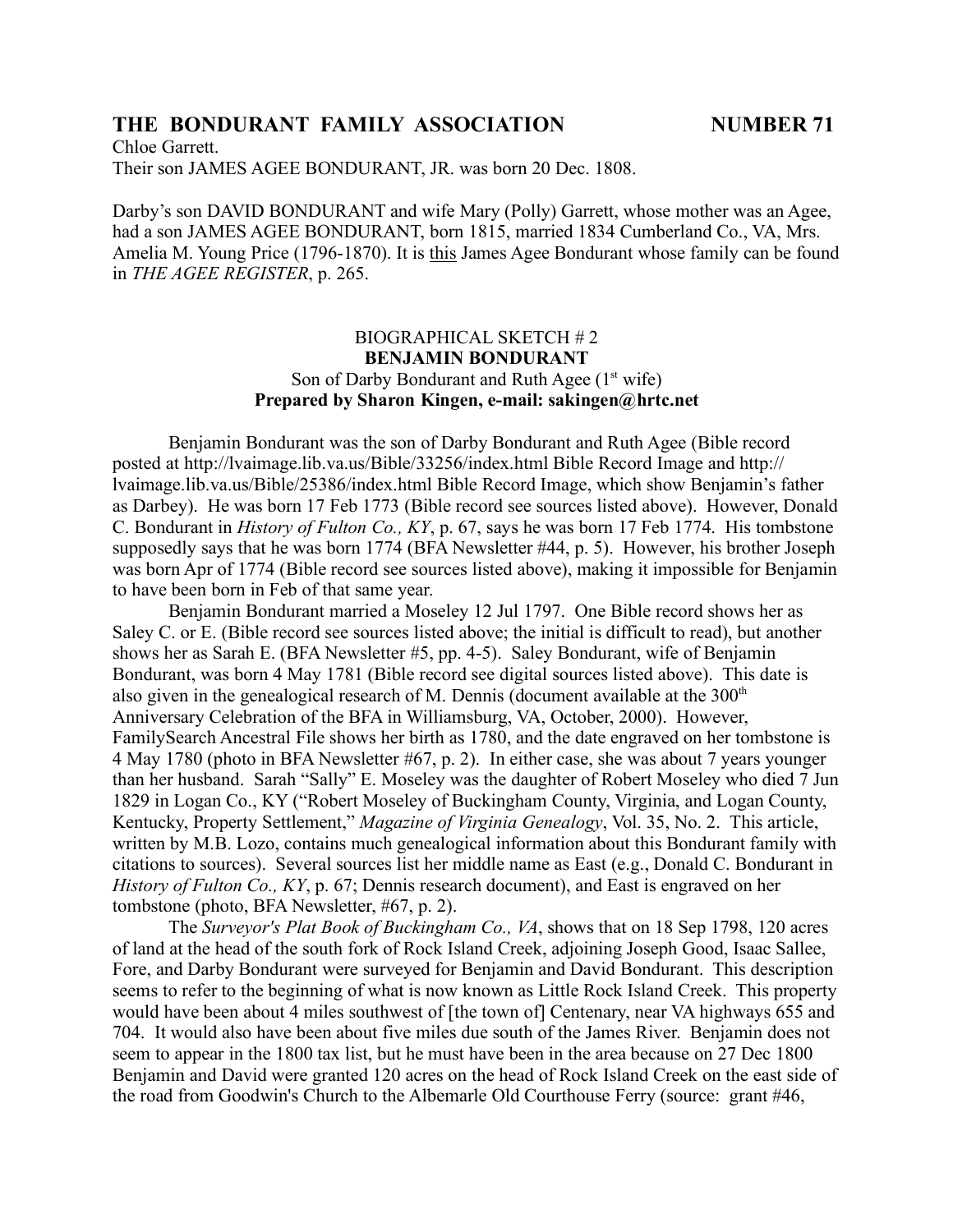1797-1801, p. 570) (**Who can identify the location of Goodwin's Church and/or the Albemarle old courthouse ferry? Was this Route 20? Was Scottsville the site of the ferry? [Yes.]**). Although the description is somewhat different, it seems probable that this was the same land that was surveyed in 1798. We can be reasonably certain that this is the right Benjamin Bondurant because he had a brother named David.

However, Benjamin may not have stayed long on this land (and may never have occupied it). Instead, he may have crossed to the north side of the James River and purchased land there because he appears in Nelson Co., VA in the 1809 tax list. He was still there in 1810. The census record shows that he was aged 26 to 45 as was his wife. In the household were 2 males aged 10 to 16, 1 female aged under 10, and 4 males aged under 10. [Author's note: I question whether this is actually a census of Nelson County; it is labeled Nelson Co. in a different hand than that of the census taker, the list is only 8 pages long with approximately 16 names per page, and it contains only people whose names begin with letters A through C. Nelson Co. was created 1807/1808 from Buckingham Co., so perhaps there was some confusion about the boundaries. This might also serve to explain Benjamin's appearance in the Nelson Co. tax list of 1809 as well. On the other hand, Benjamin and Sarah's daughter Pauline Bondurant is reported to have been born in Nelson Co., VA.] Research on descendants (e.g., Dennis research document) shows that Benjamin and Sarah had 7 children prior to 1810: Robert M., William A., Albert G., Hillary H., David L., Benjamin T., and Pauline B. This census record seems to match exactly with the known births of these seven children.

Sometime between 1810 and 1820, Benjamin Bondurant moved to Kentucky **(any land records to show when they moved?**). Dennis's research document indicates that Benjamin may have first moved to Logan Co., KY before moving on to Shelby Co., KY. Benjamin's grandson, Benjamin V. T., in (**source?**) reported that his grandfather Benjamin moved from Buckingham Co., VA to KY and then to Dresden, TN about 1821 (**Is this in his Civil War veteran's interview?**).

Donald C. Bondurant (*History of Fulton Co., KY*, p. 67) states that while living in Shelby Co., KY Benjamin "operated an inn for travelers; but later moved with his family to Weakley County, TN" (same statement is found in Dennis's research document). While Benjamin may have resided in Logan Co. at some point between 1810 and 1820 (note that his wife's father did reside there), the census records show him residing in Shelby Co., KY in 1820. That entry shows that he was over age 45 (he would have been 47), but his wife was aged 26 to 45 (she would have been 39 or 40). They had with them a daughter aged 10 to 16, 2 sons under 10 and 2 daughters under 10. The census also shows that 4 people were engaged in agriculture. The household also included 7 male slaves and 9 female slaves. Between 1810 and 1820, Benjamin and Sarah had had 4 children in addition to the 7 produced before 1810. The 4 additions were James E., Virginia Ann, Joseph S., and Louisa C. This 1820 listing seems to include these 4 youngsters plus Pauline B. who would have been about 11 at this time. Other records also show that by the time the 1820 census was taken, 2 of Benjamin and Sarah's children, Robert M. and William A., had married (both were married in Shelby Co., KY). Missing from Benjamin's household were 4 males: Albert G., aged about 18; Hillary H., aged about 17; David L., aged about 15; and Benjamin T<sub>r</sub>, aged about 13. Later records show that they all were living, but their whereabouts in 1820 is a mystery.

As noted, two of Benjamin's sons married while the family was in Shelby Co., KY. William A., whose middle name is often recorded as Agee (e.g., Dennis research document), was born 15 or 31 Jul 1800 (**which record gives which date?**). He appears to have been one of the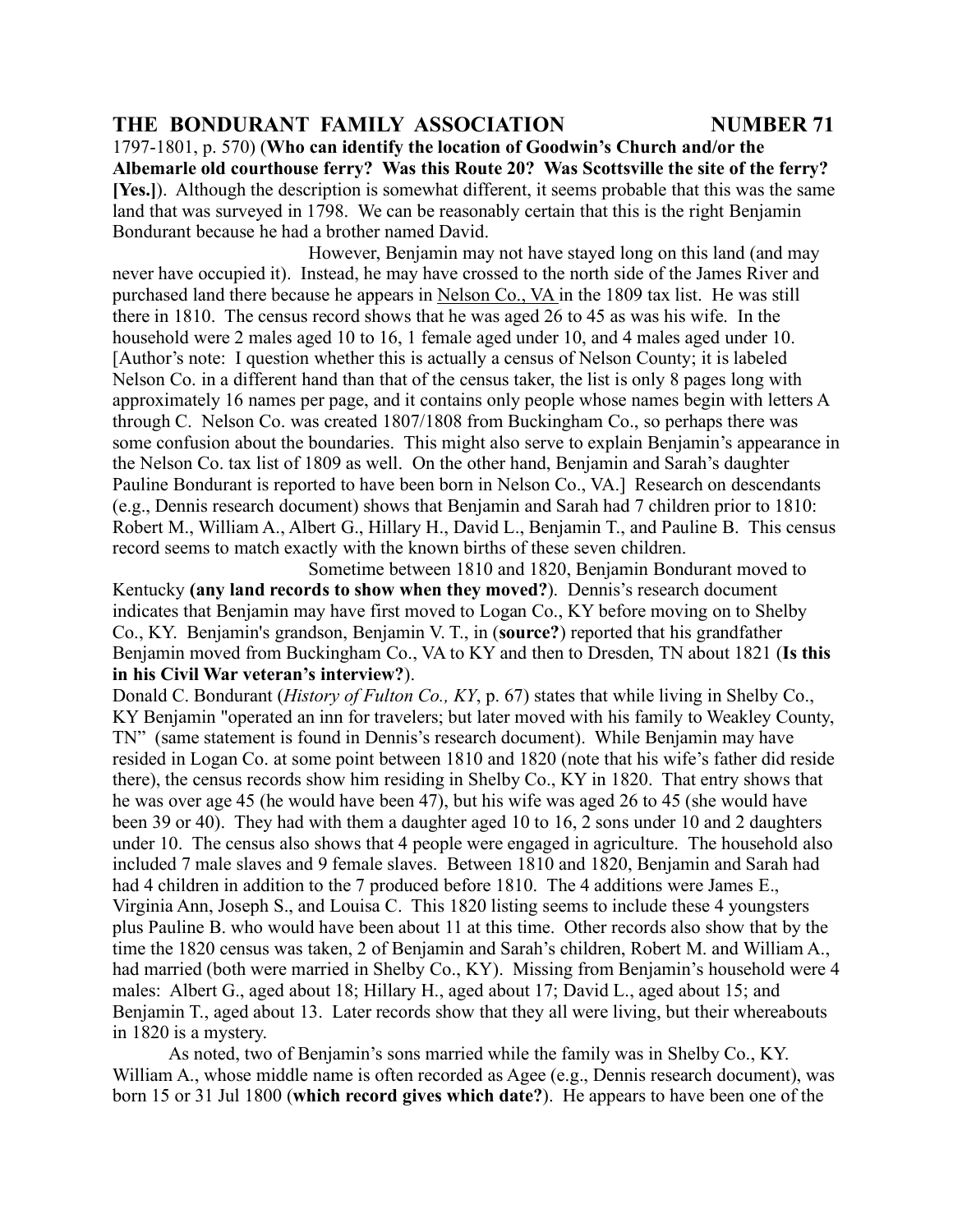earliest in the family to arrive in Shelby Co., KY. Marriage records show that a William Bondurant married 23 Feb 1819 in Shelby Co., KY, Elizabeth Richerson. However, if this were he, the marriage was not recorded in the Bondurant family Bible and the marriage must have been brief because William A. Bondurant married 15 Nov 1819 Katie Esters (Shelby Co., KY marriage records), daughter of Joel Esters (Dennis research document). However, just a few weeks later, on 4 Dec 1819, William died (Bible record published in BFA Newsletter #5, p. 5). He does not appear in the 1820 census. It is probable but unproven that William A. Bondurant died and was buried in Shelby Co., KY. Nothing more is known about his widow, but there is no evidence that a child resulted from this brief union.

As the previous data indicate, Benjamin did not remain long in Kentucky. Sometime shortly after the birth of their last children in October of 1821 (a set of twins named Churchill P. and Emeline E.), he moved the family to Weakley Co., TN, which is located in the northwestern corner of the state and borders on Kentucky. However, Weakley County had yet to be organized. Benjamin and Sarah apparently were there by 13 or 31 Dec 1822 (**what source shows that he died 13 Dec; BFA Newsletter #5, p. 5 shows that he died 31 Dec**) when their seventeen-yearold son David Latin, born 24 Sep 1805, died (BFA Newsletter #44, p. 5). On 16 Jun 1823 their seven-year-old son Joseph Simpson, born 4 Jun 1816, died. Both were buried in the Bondurant Graveyard in Weakley Co., TN (cemetery catalog published in BFA Newsletter #44, p. 5 shows dates and full given names). According to M. Dennis, "…he [Benjamin] is listed as 'one of the first settlers in Weakley Co.,' which was established on Oct. 23, 1823. The act establishing the county provided that sessions of the county and circuit courts would be held in the home of John Terrell until otherwise provided -- court continued to hold sessions in the house of John Terrell & Benjamin Bondurant until April 1828. Next session was held in the new courthouse" (Dennis research document). However, according to *Tennessee the Volunteer State 1769-1923*, Vol. 1, p. 902, the county was organized in 1825 and Dresden was selected as the county seat and laid out in that same year. The first courthouse was completed in 1827 and the first session of the court held in it in 1828. Prior to this time some of the sessions of the court had been held in the house of Benjamin Bondurant in Dresden. A sketch entitled "First Settlers of Weakley" posted on the Weakley Co., TN GenWeb site includes Benjamin Bondurant as part of the "Ridgeway Settlement" on Cane Creek. The same year the courthouse was finished, Benjamin Tallasee, who was born 8 Oct 1807, died on 16 Oct 1827 and was buried in the Bondurant Graveyard (cemetery catalog published in BFA #44, p. 5 gives date and full name). He died just eight days after celebrating his twentieth birthday.

Despite these losses, the family remained. They were there in 1830 as the following census record shows:

### **Weakley Co., TN**

Benja Bondurant 0 1 1 1 3 1 0 1 ----- 0 1 1 1 0 0 0 1

(1 male 5-10, 1 male 10-15, 1 male 15-20, 3 males 20-30, 1 male 30-40, and 1 male 50-60) (1 female 5-10, 1 female 10-15, 1 female 15-20, and 1 female 50-60)

However, there is a problem; this household includes more people than should be here. Benjamin and Sarah had a total of 13 children. However, by 1830 at least 4 were deceased – William Agee, David Latin, Joseph Simpson, and Benjamin Tallassee. Their eldest son, Robert M. was living in his own household in 1830. The same can be said for Albert G. and Hillary H. Additionally, their daughter Pauline B. was married and living with her husband at another location. That means that 8 of their 13 children are accounted for. The 2 youngest children in their household were, no doubt, the twins. The next older female was their daughter Louisa C.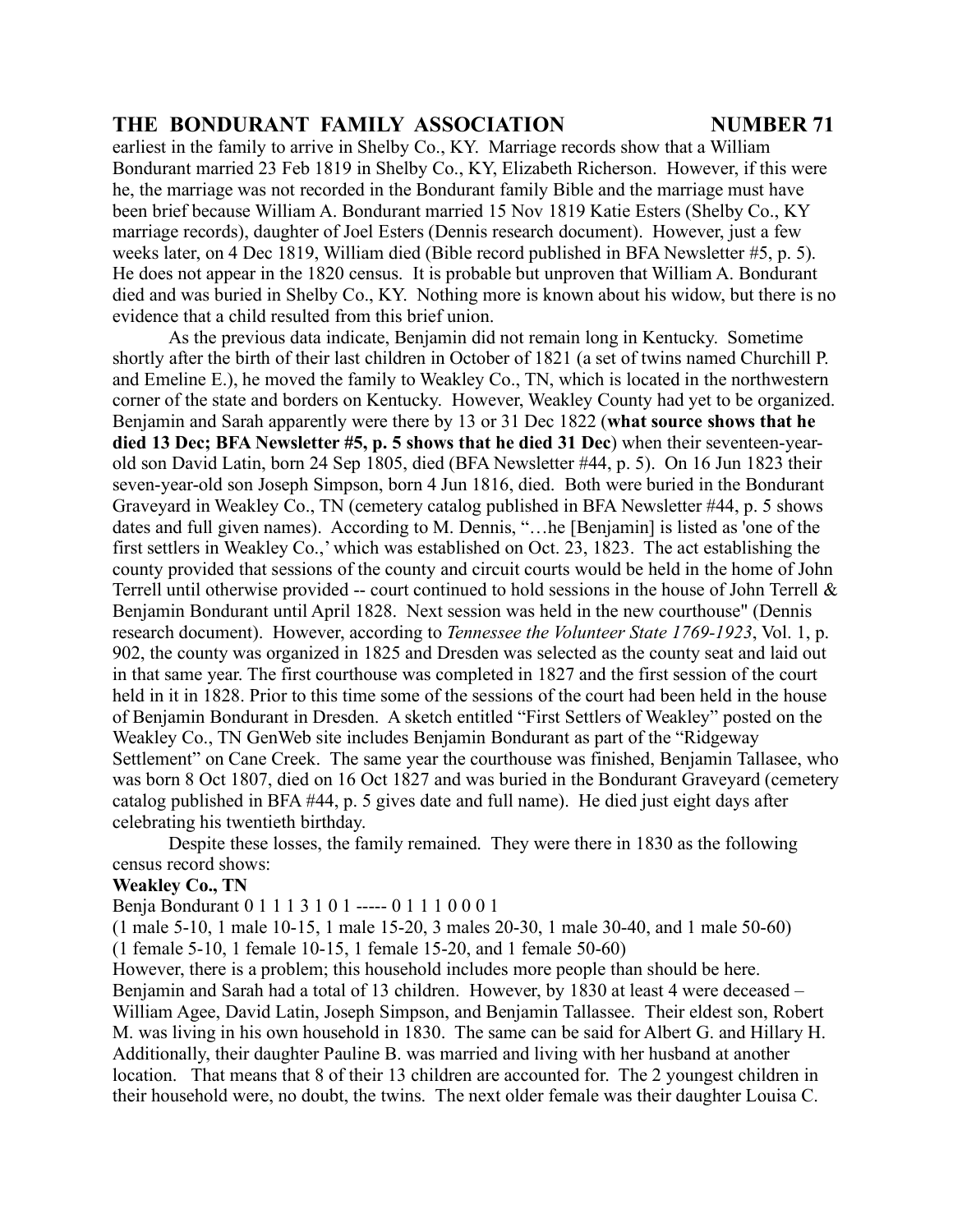The male 15 to 20 should be their son James E. That accounts for 4 of the missing 5. What of the other one, Virginia Ann? She might be the eldest of the younger females; she was recently married and had not yet had any children. Her husband could be one of the 3 men aged 20 to 30. However, that leaves a male aged 10-15, 2 males aged 20-30, and a male aged 30-40 unidentified.

On 22 Aug 1832 Sarah East Moseley/Bondurant died (Bible record published in BFA newsletter No. 5, p. 5; Dennis document gives same date). Soon afterward, Benjamin married Martha Aydelott (Dennis document gives her name and says "no issue, she had children by former marriage"). Benjamin's marriage to Martha was not recorded in the family Bible. Ancestry.com World Tree (The Pilcher-Barrow-Swiggart Families of Nashville) states that this marriage occurred 12 Dec 1833 (**Is there any official confirmation of this marriage?**). Data posted at Computerized Ancestor (http://www.sanbachs.com /cdi) shows that she was b. 1784. Ancestry.com World Tree (The Pilcher-Barrow-Swiggart Families of Nashville) shows Martha Aydelotte, the wife of Benjamin Bondurant, as having been born 4 Apr 1784, but that remains unconfirmed.

Although it is not proven, it seems likely that Benjamin's house in Tennessee was a place where travelers could stay. The following news report (Ancestry.com Wilson Co., TN message board, posted 8 Oct 2004) seems to indicate this:

> *National Banner and Nashville Whig*, August 7, 1835 DIED: At the residence of Benj. Bondurant in the town of Dresden, Tenn. on Saturday the 18th of July, 1835, a traveller who called himself John Millwood, and said he was from Clay county, Illinois.

Perhaps the unidentified people in the 1830 census were temporary boarders.

The identity of the extra people in Benjamin's household is not explained by the 1840 census data. Benjamin was still in Weakley Co., TN. The household contained Benjamin who was listed as age 60-70. His second wife was aged 40-50. In the household were a female aged 20-30 and a male aged 15-20. The male was most likely Benjamin's son Churchill P. who had not yet married by 1840. The identity of the female, however, is somewhat of a mystery although she might have been a child of Martha Aydelott's from a previous marriage.

On 23 Oct 1845 Benjamin Bondurant died in Weakley Co., TN (Bible record published in BFA Newsletter #5, p. 5, but Dennis research states that the Bondurant-Jones Bible says d. 22 Oct 1845). He was buried in Weakley County in the Bondurant Graveyard as were his first wife and at least 5 of their children. The catalog of the Bondurant Graveyard (BFA #44, p. 5) includes a record of Benjamin's stone that supposedly says that he was born Feb 1774 and died 23 Oct 1845 and includes a Masonic emblem. M. Dennis states that Benjamin Bondurant left a will dated 26 Sep 1845 proved 3 Nov 1845 in Weakley Co., TN (**need a copy of this will!**)

His widow does not seem to appear in the 1850 census. Ancestry.com World Tree (The Pilcher-Barrow-Swiggart Families of Nashville) shows that she died 11 Aug 1845, but this is unconfirmed. There is no evidence that she and Benjamin had children, which is not surprising given the age of both when they married. She was buried in the Bondurant Graveyard (BFA Newsletter #67, p. 3).

On 28 May 2005 a commemorative marker was place on the grave of Benjamin Bondurant (BFA Newsletter #67, pp. 2 & 3) in the Bondurant Cemetery on Summers Road, Dresden, TN. The article in the newsletter reviews the history of Benjamin's life and the work that went into restoring the cemetery. "In all nine gravestones were found here: Benjamin (died 1845) and Sarah (died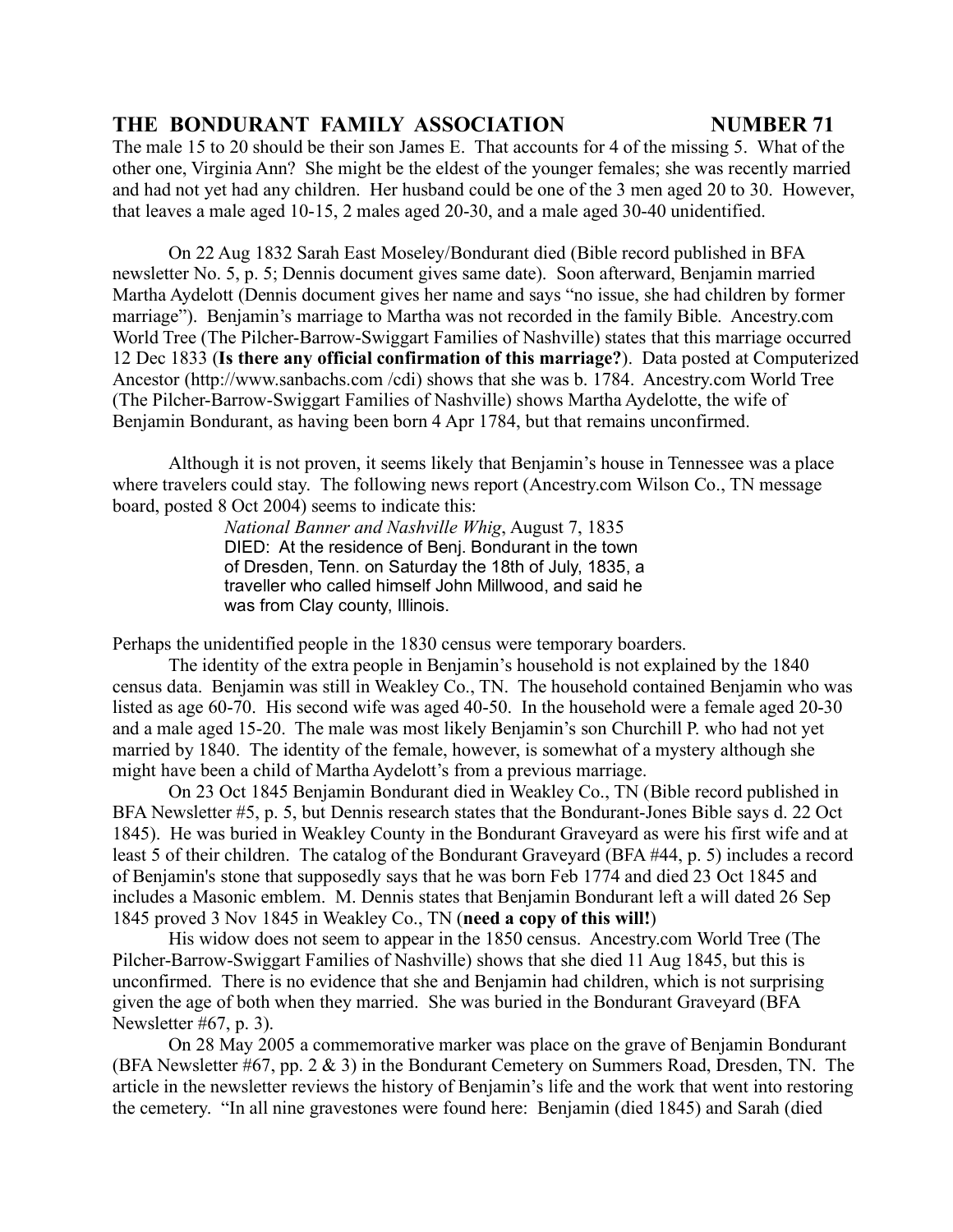1832), Albert Gallatin Bondurant, one of the first lawyers in the county, and his two daughters Mary and Cordelia Bondurant; Benjamin Tallassee Bondurant; Louisa Clayborn Bondurant Knox, and Martha Aydelott Bondurant, and grandchild Churchill Payne Ethridge who died in infancy."

In summary, Benjamin Bondurant and Sarah "Sally" East Moseley began their married life in Buckingham and/or Nelson Co., VA. They moved to Shelby Co., KY and finally settled in Weakley Co., TN in what would become the county seat of Dresden. Four of their children died relatively young – William Agee, David Latin, Joseph Simpson, and Benjamin Tallasee. Their remaining ten children lived to adulthood, married, and had children: Robert M., Albert G., Hillary H., Pauline B., James E., Virginia Ann, Louisa C., Churchill P., and Emeline E.

### BIOGRAPHICAL SKETCH # 16 **CHURCHILL P. BONDURANT**

Son of Benjamin Bondurant and Sarah E. Moseley Grandson of Darby Bondurant and Ruth Agee  $(1<sup>st</sup>$  wife)

Churchill P. Bondurant was the son of Benjamin Bondurant and Sarah E. Moseley (BFA Newsletter #48, p. 5) and the grandson of Darby Bondurant and Ruth Agee (Bible record posted at http://lvaimage.lib.va.us/Bible/33256/index.html Bible Record Image and http:// lvaimage.lib.va. us/Bible/25386/index.html Bible Record Image). He was a twin (BFA Newsletter #48, p. 5) born 16 Oct 1821 (Dennis research document but this source also states that *Tennessee Cousins* shows that he was born in Kentucky in 1822). Census records (1850) do show that he was born in Kentucky. A male child of the appropriate age did appear in Benjamin's household in Weakley Co., TN in 1830 and 1840. While he is often identified as C. P. in a variety of documents, none of these lists his middle name. Nevertheless, he is often identified as Churchill Payne (e.g., BFA Newsletter #48, p. 5) (**Is this verified in his grandson's Civil War interview?**).

On 18 Dec 1845 in Weakley Co., TN (Weakley Co., TN marriage records) he married Mary E. Etheridge who was born 13 July or Aug. 1827 (Dennis research document shows 13 July; Ancestry.com World Tree [Farris and Cunningham Family Ancestors] shows 13 Aug) in North Carolina (1850 census), possibly Currituck Co. According to her obituary (see below), she was the daughter of Thomas Etheridge, Esquire, who was born 8 Apr 1792 in Currituck Co., NC and died 25 Dec 1861 in Weakley Co., TN (Ancestry.com World Tree [Farris and Cunningham Family Ancestors]). Her mother was Elizabeth Harvey (or Harvy) who was born 26 Feb 1792 in Currituck Co., North Carolina and died 17 Jan 1875 in Dresden, Weakley Co., TN (Ancestry.com World Tree [Farris and Cunningham Family Ancestors]). This file also shows Churchill's wife as Mary Elizabeth and supports the contention, but offers no documentary proof, that she was a sister to the James Etheridge who married Churchill's twin sister, Emeline (Dennis research document).

Tax lists show C. P. living continuously in Weakley Co., TN from 1843 to 1850. While he owned 1 slave in 1842 and gradually acquired more, so that by 1849 he owned 4 slaves, he had no real estate. Furthermore, in 1849 he and Alf Gardner were apparently administering his father Benjamin Bondurant's estate. The 1850 census shows C. P., aged 29 born KY, living in Weakley Co., TN. He was the Clerk of the Weakley County Court. His wife Mary was age 23 born North Carolina. With them were their children Benjamin, who was aged 4, and Poline, who was aged 2. Also in the household was P. Harvey, aged 64, born North Carolina, most likely Mary's maternal grandmother. Additionally, they had in the household M. E. Bondurant who was aged 17, born Tennessee (female). This appears to have been Martha E. Bondurant, daughter of Hillary H.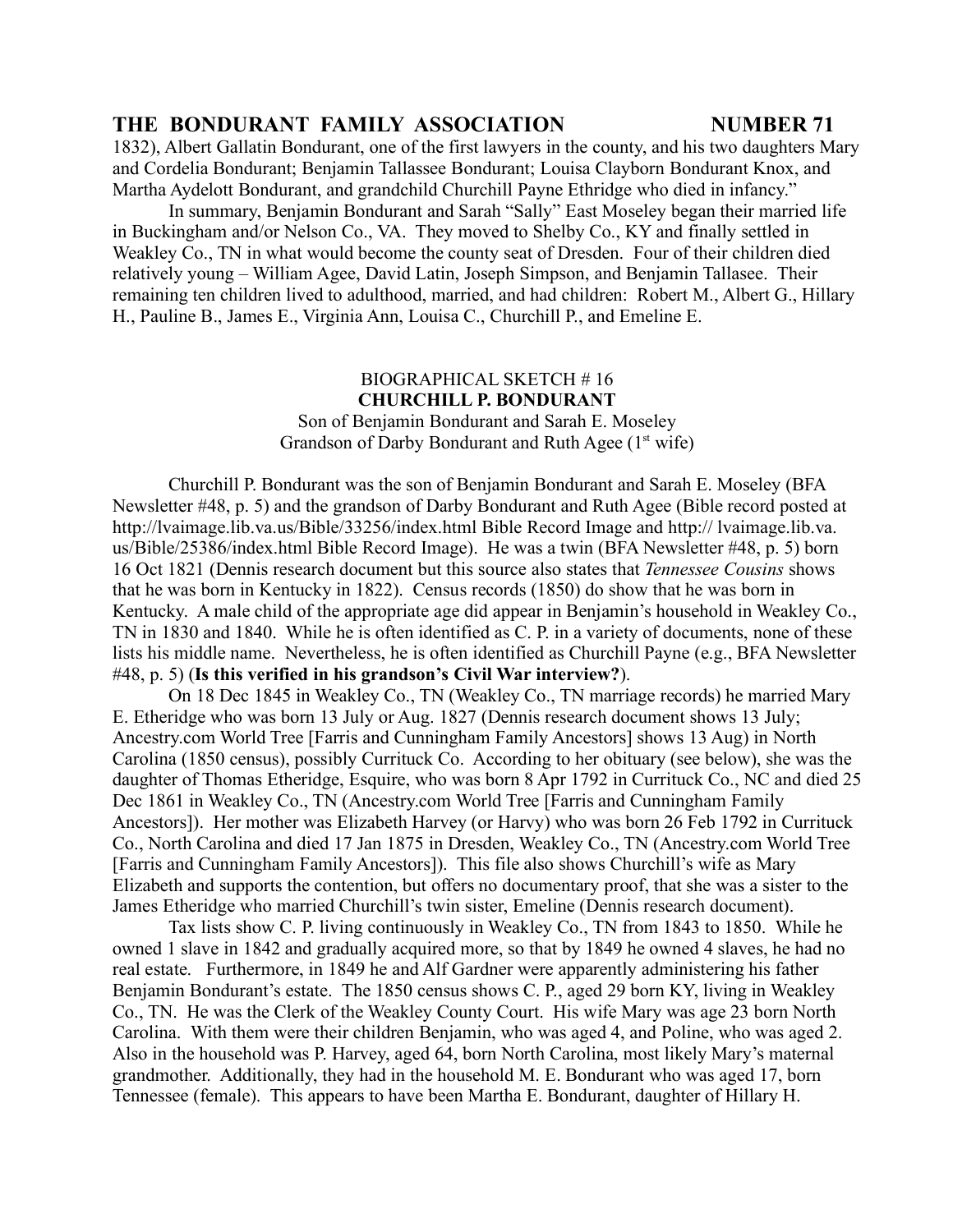Bondurant and Unity Jolly Terrell, both of whom were deceased by 1850. Thus, Martha E. was Churchill's niece. Records (Dennis research document and cemetery catalog in BFA #44, p. 6) show that Churchill and Mary had one additional child, Daniel Oscar, after the 1850 census.

However, on 3 or 4 Apr in 1853 (catalog of Mt. Vernon Cem. near Sharon, TN shows 4 Apr [BFA Newsletter #44, p. 6]; Dennis research document shows 3 Apr) Churchill P. Bondurant died in Dresden, Weakley Co., TN. He was still serving as the Clerk of the Court when he died (**source, probate record or will?**). He was buried in the Bondurant Cemetery located south of Dresden, Weakley Co., TN or the Mt. Vernon Cem. in the Sharon, TN, area (BFA Newsletter #44, p. 5 & 6; these cemeteries may be identical). When his widow Mary E. died 26 Jun 1858 in Weakley Co., TN, the following obituary appeared in the *Southern Standard*, Gibson Co., TN, on 14 July 1858:

Died -- at the residence of her father in Weakley County, Tennessee, on Saturday, June 26, 1858 of consumption, Mrs. Mary E. Bondurant, eldest daughter of Thomas Etheridge, Esq. and the widow of the late Church P. Bondurant. She was 31 years old.

She was buried in the Corinth Cemetery, in or near Sharon, Weakley Co., TN (BFA Newsletter #44, p. 6). A biographical sketch of their son Benjamin which appears in Goodspeed's *History of Tennessee* (posted at http://www.rootsweb.com/~tnobion/weakley/b.htm) includes the following information about the family:

The father of C. P., Benjamin Bondurant, came to Weakley County, Tenn., when he [C. P.] was quite small. Our subject's father [C. P.] was married in December, 1845, and tilled a farm near Dresden until his death in 1852. His wife [Mary] was born in North Carolina, in 1826 and died in 1858. After her husband's death she and her family made their home with her father, Thomas Eskridge [sic].

As the records show, Churchill and Mary had three children all of whom were aged 7 or younger when their father died and 12 or younger when their mother died. However, their last born child, son Daniel Oscar, who was born 15 Sep 1850, died in 1859 (Dennis research document) and was buried in the Mt. Vernon Cemetery, Weakley Co., TN (BFA Newsletter #44, p. 6). Furthermore, Pauline Emeline Bondurant, born 8 Oct 1848 (Dennis research document), the middle child of Churchill and Mary, who seems to have been living with her uncle T. C. Edwards and aunt Pauline Bondurant/Force/Edwards in 1860, died in 1861 (Dennis research document) and was buried in the Mt. Vernon Cemetery (BFA Newsletter #44, p. 6). T. C. Edwards was a doctor, so it is possible that she was ill for some time prior to her death.

The only surviving child of Churchill P. Bondurant and Mary E. Etheridge was their eldest son, Dr. Benjamin V. Thomas Bondurant.

> BIOGRAPHICAL SKETCH # 17 **EMELINE E. BONDURANT** Daughter of Benjamin Bondurant and Sarah E. Moseley Granddaughter of Darby Bondurant and Ruth Agee (Ist wife)

Emeline E. Bondurant was the daughter of Benjamin Bondurant and Sarah E. Moseley (BFA Newsletter #48, p. 5) and the granddaughter of Darby Bondurant and Ruth Agee (Bible record posted at http://lvaimage.lib.va.us/Bible/33256/index.html Bible Record Image and http://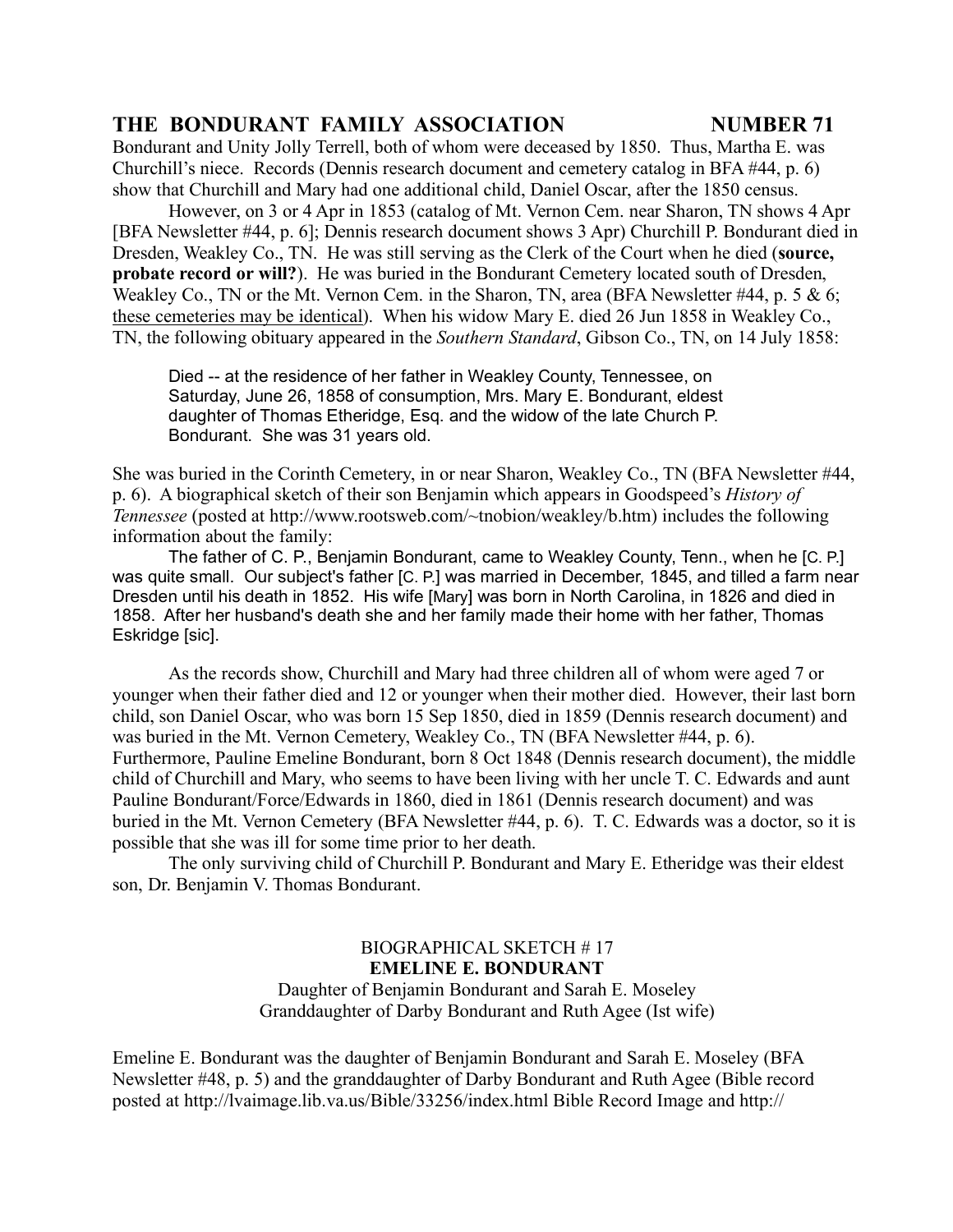lvaimage.lib.va.us/Bible/25386/index.html Bible Record Image). She was a twin to Churchill P. Bondurant, both having been born 16 Oct 1821 (Dennis research document, but points out that *Tennessee Cousins* says that they were born in 1822; Ancestry.com World Tree [Farris and Cunningham Family Ancestors] notes that she was a twin) in Kentucky (1850-1880 census records). A female of the appropriate age did appear in Benjamin's household in the 1830 census in Weakley Co., TN. There is a bit of controversy over her name, however. She is listed as Emeline in the 1880 census, Emiline in 1870 and as E. E. in 1860, but in the 1850 census she is listed as Sarah. However, her eldest child was named Sarah and Sarah does not appear in the 1850 record, so it appears that entries for Sarah and her mother were switched. Several sources (e.g., BFA Newsletter #48, p. 5; Dennis research document) show that her middle name was Ellis, but there does not seem to be any official documentation of this.

On 16 Jan 1840 Emeline married James Etheridge (aka Ethridge) (Dennis research document). He was born 14 Apr 1816 (Dennis research document) in North Carolina (1850 & 1860 census records). He was supposedly a brother to the Mary E. Etheridge who married Emeline's twin brother, Churchill P. (Ancestry.com World Tree [Farris and Cunningham Family Ancestors]). In the 1850 census, James was listed as a tax collector. This census shows that James and "Sarah" had had 2 children, a daughter named Louisa and a son named Cullen although other data show that Sarah was their eldest child. However, other evidence shows that they had also had a son named Churchill Payne Etheridge who was born 11 Dec 1844. He died 12 Dec 1845 (BFA Newsletter #44, p. 5, which shows him as C. P. B. Etheridge) and was buried in the Bondurant Cemetery near Dresden (BFA Newsletter #67, p. 3).

Sometime between 1851 and 1858 (census records based on birthplaces of children), Emeline and James moved to Texas. They appear in the records of Rusk Co., TX, which is located in the far eastern part of the state, almost on the Louisiana state line. Longview is the nearest large town. James was working in an iron foundry then. They had the same list of children, but only initials were used. They had added two children to the family  $-$  a son named W. R. and a daughter named V. J. Their youngest child was born about 1858 in Texas. All the others were born in Tennessee.

By 1870 Emeline was a widow living in Rusk Co., TX. The youngest child in the household, Jennie, was aged 6, so it is reasonable to assume that James died between 1863 and 1870 although no document has appeared to confirm that assumption. Also with her in 1870 were her children, Walter and Virginia. Walter was doing the farm work.

She was still in Rusk Co., TX in 1880, listed as Emeline Ethridge (indexed as Estredge). She was aged 57, born in KY (father b. VA and mother b. KY). She was listed as a widow. With her were Walter R., aged 27 born TN (father b. NC; mother b. KY) who was single and Jimmie (female) who was aged 16 born TX (father b. NC; mother b. KY).

The Dennis research document shows that Emeline died Mar 1888, but FamilySearch Ancestral File shows that she died Mar 1886. The catalog of an old cemetery at Easton in Rusk Co., TX (posted at http://ftp.rootsweb.com/pub/usgenweb/tx/rusk/cemeteries/oldeastn.txt), which may also be known as the Camden Cemetery, shows that her tombstone identifies her as Emillinee Etheridge and shows that she was born 16 Oct 1821 and died 6 Apr 1886.

The on-line records for Texas are somewhat scarce, so not much has been gathered on the children of James Etheridge and Emeline Bondurant, but it appears (based on Ancestry.com World Tree [Southerland Genealogy] and [Farris and Cunningham Family Ancestors] and the Dennis research document) that they had seven children: Sarah Elizabeth, Churchill Payne who died young, Louisa Clayborne, Cullen, Walter R., Virginia Ann, and Jim Ellis, who was also known as Jimmie Ellis and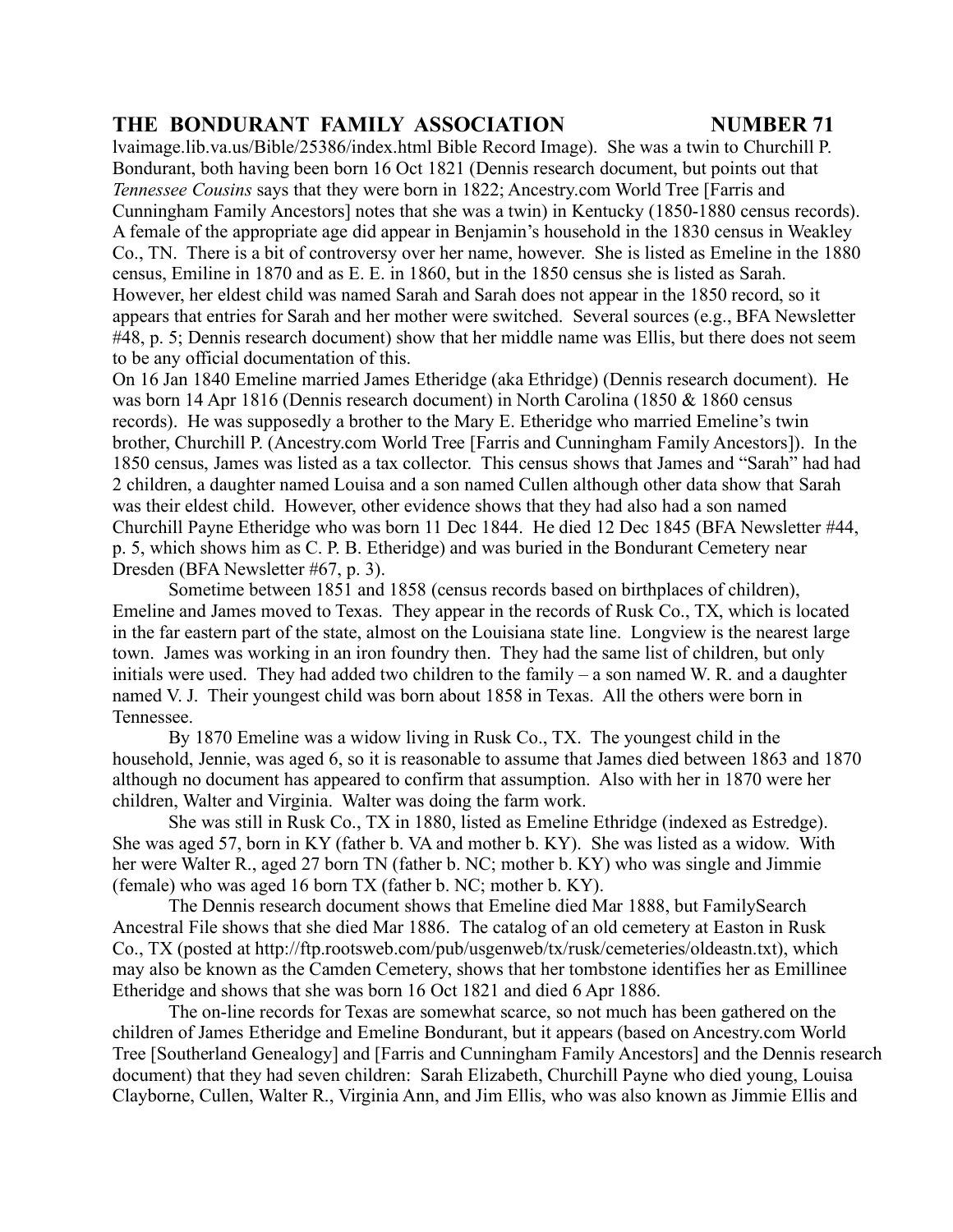who was a female. Apparently she is the same one who is listed as Jennie in the 1870 census.

### BIOGRAPHICAL SKETCH # 20 **DAVID GARRETT BONDURANT**

Son of David Bondurant and Polly Garrett Grandson of Darby Bondurant and Ruth Agee  $(1<sup>st</sup>$  wife)

David Garrett Bondurant\* is reported to have been the son of David Bondurant and Mary Garrett (BFA Newsletters #35, p. 1 and # 56, p. 13). Assuming this is accurate, he was also the grandson of Darby Bondurant and Ruth Agee. He is reported to have been born 22 Mar or May 1817 (BFA Newsletter #35, p. 1 says May; FamilySearch Ancestral File says Mar) in Buckingham Co., VA (BFA Newsletter #35, p. 1). A male of the appropriate age did appear in David Bondurant's household in 1820 in Buckingham Co., VA. He also seemed to be there in the 1830 and 1840 censuses. His middle name is given as Garrett in *The Compendium of American Genealogy*, p. 66 and in BFA Newsletters #35, p. 1 and #56, p. 13.

He married in 1848 in Kentucky Mary Price Bondurant (BFA Newsletter #56, p. 13), who was his cousin (FamilySearch Ancestral File). However, no record of this marriage appears in the available sources. Mary has been identified as the daughter of Thomas Bondurant, Jr. and Mary Ann Agee (FamilySearch Ancestral File; BFA Newsletter #56, p. 13; *A Record of the Agee Family* by P. M. Agee), but again there are no documents to verify this report. Mary was born 27 Aug 1826 (tombstone engraving; BFA Newsletter #56, p. 13 says 25 Apr as does *A Record of the Agee Family*). However, she died 23 Aug 1849 (tombstone engraving). BFA Newsletter #56, p. 13, states: "She and their first child died in childbirth." *A Record of the Agee Family* (p. 174) states that she died "in parturition [childbirth] after a winter baptism" although it seems odd to consider August as winter. Nevertheless, the source confirms that the child died, too. FamilySearch Ancestral File shows a child born 10 Oct 1850 and died 25 Oct 1850, but since Mary was already deceased, this child could not have been hers. Neither Mary nor an offspring is named in Thomas Bondurant Jr.'s will. She is buried in the Lea-Bondurant Cemetery, Shelby Co., KY, identified as the daughter of T. & M. Bondurant on the stone (source: *Cemeteries in Shelby Co., KY*, p. 157). This is the same cemetery where Thomas Jr.'s wife is buried. There is no evidence that the infant was also buried here although it seems likely that this would have been so.

Although it seems likely that David was in Shelby Co., KY in 1850, he does not seem to be listed in the census. Nevertheless, he was in the vicinity because on 24 Oct 1850 (BFA Newsletter #35, p. 1) in Shelbyville, Shelby Co., KY (Ancestry.com World Tree [20203 posted by Doellman]) he married Almira Hope (FamilySearch Ancestral File; BFA Newsletters #35, p. 1 and #56, p. 13). She was born 30 Dec 1820 (BFA Newsletter #35, p. 1) supposedly in Jarrettsville, Hartford Co., MD (Ancestry.com World Tree [20203 posted by Doellman]), but census records consistently show that she was born in Kentucky and the same information is reported in BFA Newsletter #35, p. 1. She was the daughter of William Hope born 15 Mar 1779 in MD and Margaret Miles b. 21 Jun 1779 in MD (Ancestry.com World Tree [20203 posted by Doellman]; Ancestry.com World Tree [Mac/McPherson of PA and Related Families]). Margaret died 13 Dec 1834 in Shelbyville, KY; William died 19 May 1842, in Shelby Co., KY (Ancestry.com World Tree [Mac/McPherson of PA and Related Families]). *The Compendium of American Genealogy*, p. 66, confirms the occurrence of Almira's marriage to David Garrett Bondurant and verifies that Almira was the daughter of William Hope of Shelbyville, KY and Margaret Miles.

David and Almira remained in Kentucky for a short time, but, based on the birthplaces of their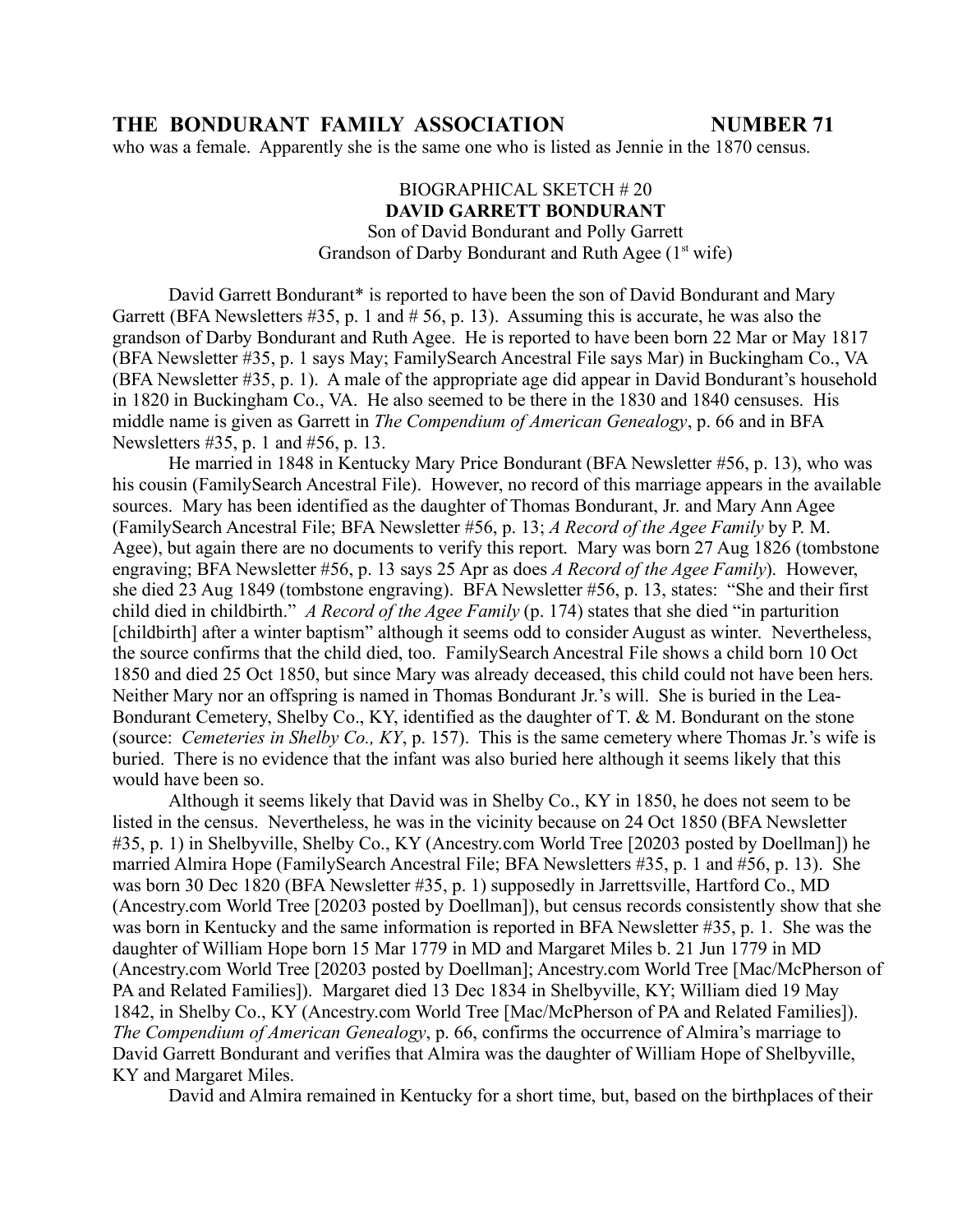children as reported in censuses, by 1854 they had moved to Missouri. They were residing in Scotland Co., MO in 1860 and 1870. These two censuses show that David and Almira had five children: Margaret A., William E., Thomas, James D., and Marion L. FamilySearch Ancestral File and *A Record of the Agee Family* (p. 175) show that they also had a son named Joseph Nathan who was born 2 Oct 1860. *A Record of the Agee Family* (p. 175) shows that he died in infancy, and he did not appear in the 1870 census. (**Does anyone know anything more about this Joseph Nathan, such as where he is buried?**) David Garrett Bondurant is thought to be the uncle of John S. Ayres who took the young man to Scotland Co., MO about 1858 to help clear the farm.

On 7 Jan 1873 (BFA Newsletter #35, p. 1; *A Record of the Agee Family*, p. 174) David Garrett Bondurant died in Scotland Co., MO (BFA Newsletter #35, p. 1). *The Compendium of American Genealogy*, p. 66, confirms the year as 1873. He was buried in the Campground Presbyterian Church Cemetery near Downing, MO (FamilySearch Pedigree Resource File). According to information posted on the Scotland Co., MO GenWeb site, this church was recently rebuilt. Almira continued to reside in Scotland Co, MO and appeared there in the 1880 census with three of her children. However, on 18 Aug 1888 (BFA Newsletter #35, p. 1; *A Record of the Agee Family*, p. 175) she died in Scotland Co., MO (BFA Newsletter #35, p. 1) and was buried with her husband (FamilySearch Pedigree Resource File). (**Did either of them leave a will? Probate records? How do we know who their children were other than from census records?**)

Of the five children of David and Almira listed in census records, all survived to adulthood, married, and had children. Furthermore, they remained in or near Scotland Co., MO. While there is no official verification of this, Norton family researchers show that three of David and Almira's sons married Norton sisters (http://www.rootsweb.com/~kypendle/norton.html).

The five surviving children of David Garrett Bondurant and Almira Hope were Margaret Ann, Dr. William Edwin Hope, Thomas Nelson, James David, and Marion Lee.

\*While there are some inaccuracies in these data, David Garrett Bondurant and his descendants are covered rather thoroughly in P. M. Agee's *A Record of the Agee Family*, which is available on-line at Ancestry.com.

### BIOGRAPHICAL SKETCH # 27 **ELIZABETH THOMAS** Daughter of Daniel Thomas and Mary M. Bondurant Granddaughter of Darby Bondurant and Ruth Agee

Elizabeth "Betsey" Thomas was born to Daniel Thomas and Mary Bondurant 3 Oct 1799 in VA (GenCircles [Families of Franklin "Dick" Davis]). She appears in her father's household in the 1810 census of Buckingham Co., VA as the elder of two daughters. She would have been 11 at that time. No doubt she spent most, if not all, of her childhood in the vicinity of the present town of Centenary, VA. However, in the 1820 census, when she would have been 21, she seems to have been mis-recorded as a child of 10 or under. Living in the same general area was the man who would become her husband – Asa Newton. He was living alone at the age of 16 to 26 (later census records show that he was born between 1796 and 1800 and would have been between 20 and 24 in 1820). He was listed as engaged in manufacturing.

None of the sources consulted for this sketch shows when the marriage occurred, but about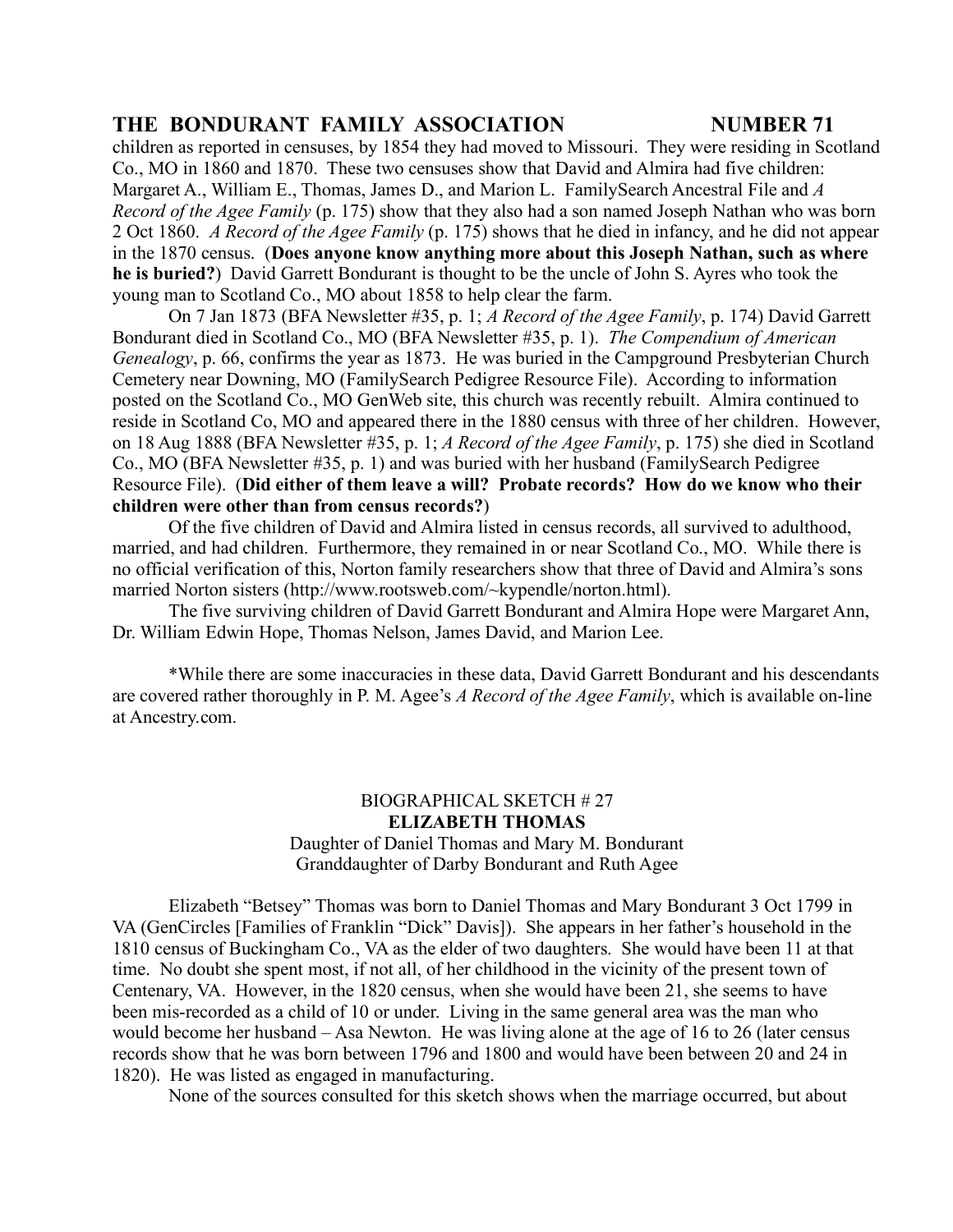1821 (based on birth of first child) Elizabeth Thomas and Asa Newton married. Ruby Talley Smith shows that Asa purchased 50 acres of land located 10 miles east of the Buckingham Court House from T. P. Pleasants in 1821. This would have been relatively close to the Buckingham-Cumberland dividing line. In 1823 he sold 45 acres to John West.

During the decade of the 1820s, Elizabeth and Asa Newton had 4 daughters (GenCircles [Families of Franklin "Dick" Davis] and research of R. T. Smith). However, the 1830 census of Buckingham Co., VA shows only 3 daughters, one was aged 5 to 10 and two were aged 0 to 5. This census record also show that Asa was aged 30 to 40 and his wife was aged 20 to 30 (she would actually have been about 31 then).

About 1833 or 1834, the family moved from Buckingham Co., VA to Highland Co., Ohio. On 15 Jun 1837, according to R. T. Smith, Asa and Elizabeth Newton filed a complaint in the Highland Co. Common Pleas Court. The suit stated that on 1 Sep 1835, while living in Highland Co., OH, they authorized Daniel M. Thomas (Elizabeth's brother) to sell their one-fifth interest in 220 acres in Buckingham Co., VA. They complained that the defendant had sold the land but had not paid them. (Author's note: This is a bit of a puzzle. If Daniel and Mary Thomas had six children and the land to be sold was what the heirs had received from Daniel's estate, why was the property divided into only 5 parcels? **Who was left out? Why? Are there any surviving documents in Buckingham Co. or other entries in Highland Co., OH that clarify this?**)

By 1840 Asa Newton and his family had settled in what was then called Dan Township, in Highland Co., OH (apparently the township boundaries were later redrawn because there is no Dan Township in Highland Co. now). This census shows that Asa was aged 40 to 50; Elizabeth was also aged 40 to 50. The list of children indicates that they had 4 daughters between 1820 and 1835 before having 1 son during the past 5 years. However, data posted at GenCircles (Families of Franklin "Dick" Davis) and information compiled by R. T. Smith show that Asa and Elizabeth had had five daughters and one son prior to 1840. They also had one more son after the 1840 census was taken.

The 1850 census shows the family living in Salem Township in Highland Co., OH. Asa was a wagon maker, possibly the same "manufacturing" in which he engaged in 1820 before leaving VA. He was aged 54. Elizabeth was listed as aged 52. With them were three children: Frances, aged 17 born VA; Joseph, aged 13 born OH; and Thomas H., aged 9 born OH. Four of their daughters – Sarah F., Ruth, Elizabeth, and Mary Susan - were either married or deceased by that time.

By 1860 all of the children were out of their parents' home. Asa and "Betsey" were still living in the same location.

Apparently Asa died sometime between 1860 and 1870. He was not listed in the 1870 census. Elizabeth was living with one of her married sons, Joseph, and his family. She was listed as age 74 born VA. Also, she was described as an "invalid." She did not seem to appear in the 1880 census, so it is likely that she died sometime between 1870 and 1880. R. T. Smith shows that she died 6 Jan 1871 in Salem Township, Highland Co., OH. The cause of death was asthma. Unfortunately, the burial places of Asa and Elizabeth do not seem to be known. R. T. Smith reports, "May be buried on the 'old Newton farm' owned by Theo Shafer in 1952. Neighbors say that the graves were destroyed by plowing and crop planting. The monuments, years ago, were piled against the fence but none could be found."

Both GenCircles (Families of Franklin "Dick" Davis) and the research of R. T. Smith show that Elizabeth Thomas and Asa Newton had 7 children: Sarah F., Ruth, Elizabeth (who may have died young), Mary Susan, Annie Frances, Joseph Watson, and Thomas H.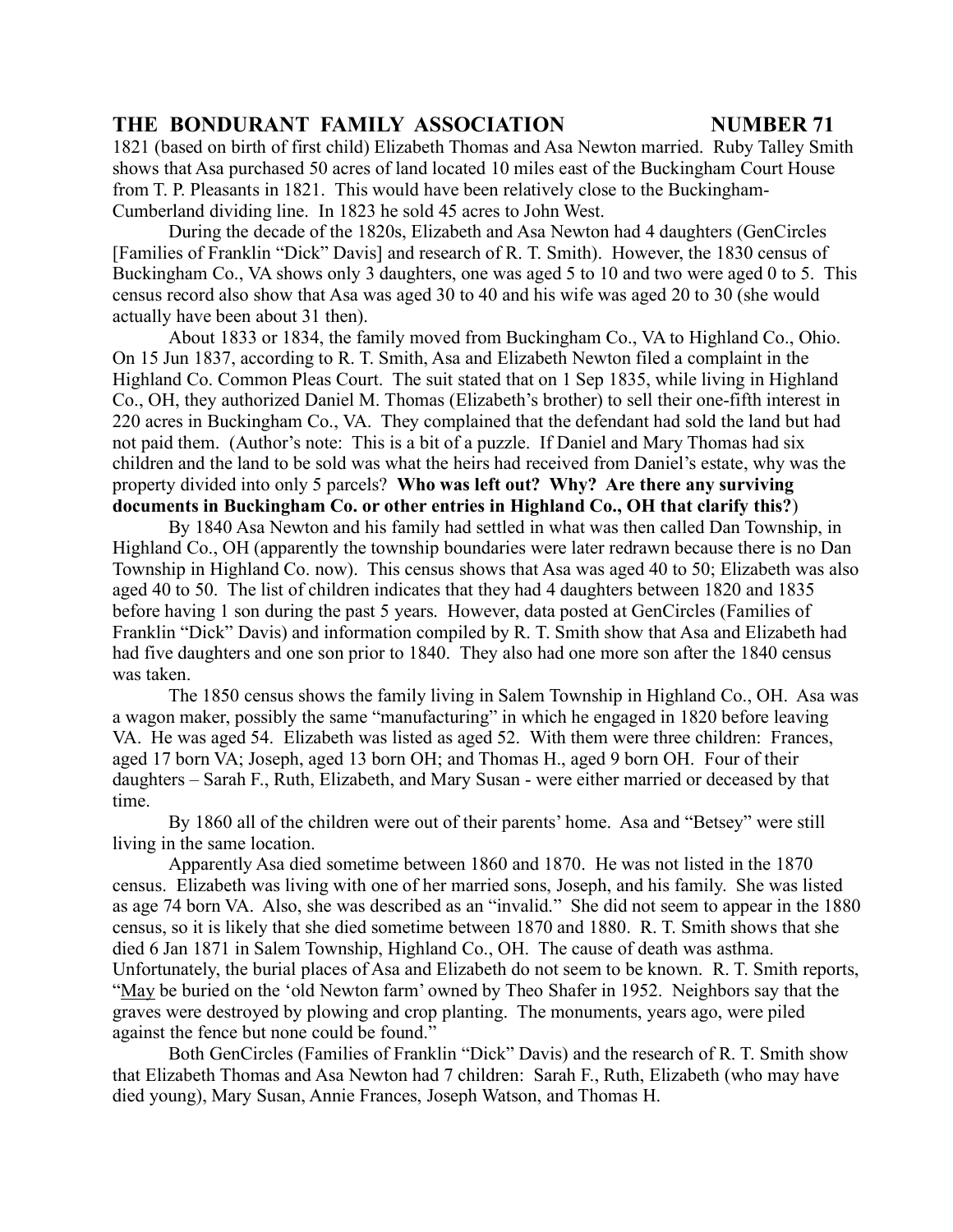### **SUMNER DAVID (Sud) BONDURANT**

(18 Feb. 1916 AR- 25 March 1985 Henderson, NV) Written by his widow Elizabeth Janette Henry Bondurant in 1999 Contributed by Mrs. Audry Bondurant.

Sumner David Bondurant was born in Gentry, AR, 18 Feb. 1916, to Edward Turner Bondurant and Hattie Belle Burton. His siblings were: Stella, Nettie Mae, and Edward Turner II. His family moved to Collinsville, OK when he [Sumner] was an infant. In 1918 Hattie Belle died in the flu epidemic. Stella was also a victim of this epidemic; it is said she died a year before her mother. Edward Turner Bondurant was left to raise his three remaining children. He never remarried.

Sumner attended elementary school in Collinsville and then moved to Neodesha, KS, where his sister Nettie Mae lived, to attend high school; he was a member of the 1935 graduating class. Since it was the Depression era, his only option was signing up with the Civilian Conservation Corps. (CCC). His tour of duty was at a camp in northern Minnesota. The young men planted trees in this area. Sumner and Elizabeth visited this area many years later and found many of the trees had matured. In 1939 Sumner was offered a ride to Los Angeles, CA. Jobs were scarce. He found employment in a grocery store, worked as a fry cook, and also as a clerk in Manning's Coffee Shop.

Sumner loved to dance and was quite agile on his feet. This is when he met his wife Elizabeth J. Henry. In his younger years he won many dance contests doing the "Charleston" ... unfortunately he was never discovered by Hollywood. He and Elizabeth married 8 Dec. 1940 in Las Vegas, NV. The War was heating up in Europe, and Sumner went to work at Lockheed Aircraft. He was also employed by North American Aircraft.

On 19 Oct. 1941 Sumner and Elizabeth became the proud parents of David Sumner Bondurant, and then on 25 Jan. 1944 Gary Edward Bondurant entered the world. Dr. Joseph Faber, prominent physican to the "stars" delivered both David and Gary in Hollywood, CA.

In 1945 Sumner was drafted into the Army, and was selected to become part of the new Army Air Corps, which later became the Air Force, and was stationed at Nellis Air Base in Las Vegas, Clark Co., NV, until his discharge in 1946. The war being over, he went to work for the Reconstruction Finance Corps. as an accountant, selling and disposing of war materials. Sumner enjoyed his life in the military, so reenlisted in the Air Force. From 1951-1953 he was stationed in Japan as part of the Occupation Army. During this enlistment he was involved in the Korean War. He was a Ground Safety Technician, inspected ammo dumps, and non-combat related accidents. He reached the rank of Tech Sgt. He returned to the States, rejoined Elizabeth, David and Gary, and was stationed at Tyndal Air Base in Pamana City, FL. With the ending of the [Korean] war, opportunity for advancement was not in his favor, and he was discharged. In 1956 he again reenlisted in the Air Force and was sent to Okinawa. At the time of his enlistment he was promised at least 3 years stateside duty. He wrote to Senator Bible, and was Honorably Discharged in 1958.

As a civilian Sumner worked at Hoover Dam as a security guard. He was a postman, part owner of Desert Sporting Goods, part owner of an ice cream business, and then Business License inspector for the city of Henderson. Sumner retired in 1979 after 10 years of service with the city.

He enjoyed hunting, fishing, and an occasional game of golf. He loved to dance; he and Elizabeth could really "cut a rug." Every lady in town loved dancing with well-dressed "Sud." Sud had a great passion for the game of baseball, in fact he played in a local league as catcher until his mid-forties. His favorite team was the Dodgers; during one of Sud's hospital stays he had the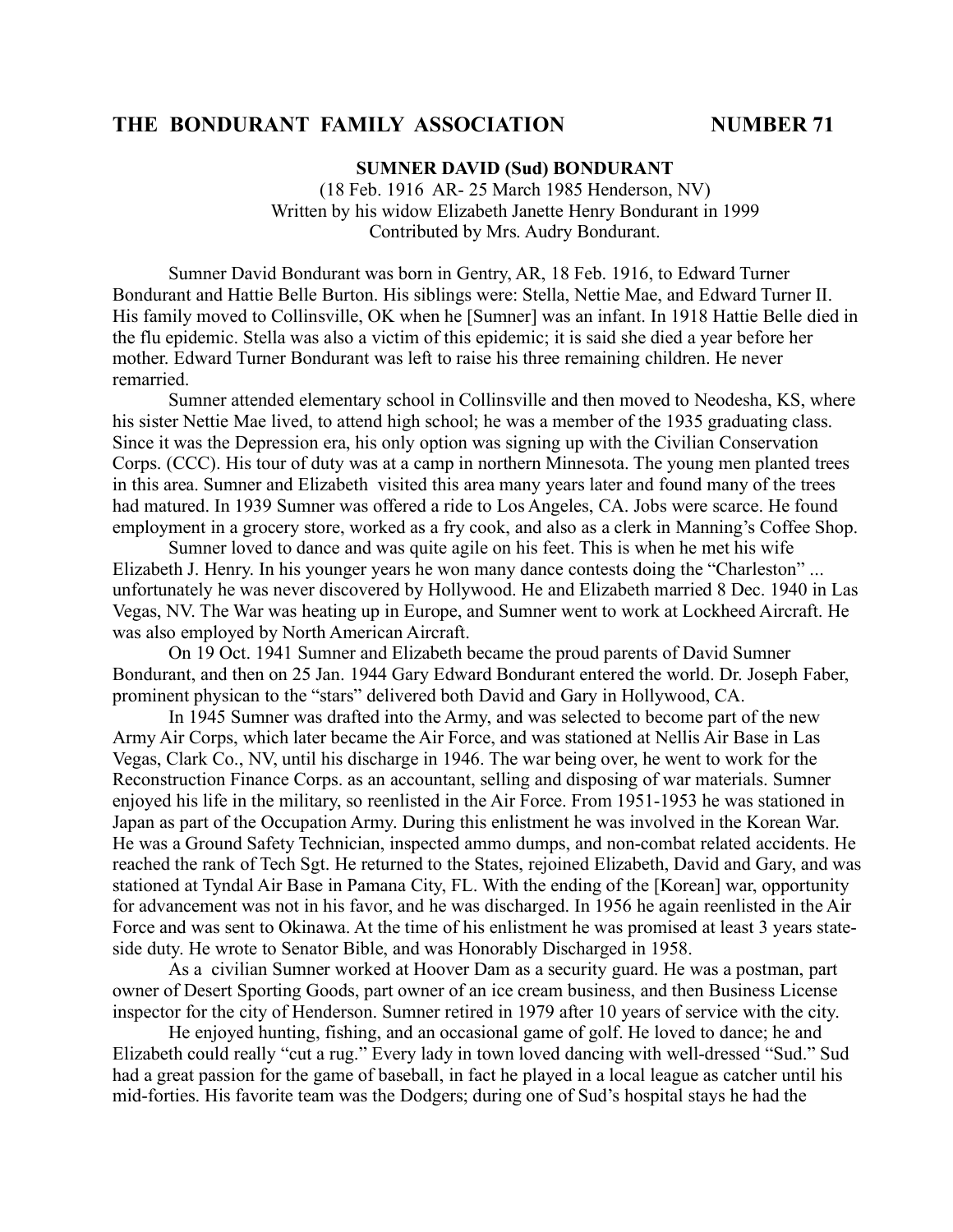opportunity to meet, talk and shake hands with the great Joe DiMaggio.

Prior to his retirement, he and Elizabeth would spend their summer months at their lakefront home in Lake Franklin, Minnesota. They did make several trips back to MN before Sud died. In 1980, Sumner suffered a heart attack, came through open heart surgery, but to our dismay, Sud's health seemed to decline. He endured a great deal of suffering and passed away at his home on 25 March 1985 with Elizabeth at his side.

Sumner David Bondurant was a kind, loving man, and I am only sorry that my two sons, Philip and Jonathan, did not have the opportunity to have Grandpa "Sud" Bondurant in their lives.

Children:

David Sumner Bondurant, born 19 Oct. 1941 CA, married Aleta R. Watkins 22 Oct. 1960, Henderson, NV. Their children:

David Michael born 24 July 1961 Henderson, NV, married Lynnette Deann Olson 12 May 1984, Las Vegas, NV. Their children:

Justin Michael, born 8 Nov. 1987 Las Vegas, NV

Jared Ray, born 23 May 1994 Las Vegas, NV

Steven John, born 1 June 1964 Henderson, NV, married Tamara Dean Brekke, 19 July 1986 Las Vegas, NV. Children:

Michael John born 8 Jan. 1989 Las Vegas, NV

Brandon Sumner, born 30 June 1992 Las Vegas, NV

Daniel Sumner born 1 Aug. 1972 Henderson, NV, married Elaine Renee Tatki, 17 Aug. 1996, Las Vegas, NV. [No children in 1998]

**[TO BE CONTINUED IN THE NEXT ISSUE]**

# **THE BONDURANTS OF GÉNOLHAC, FRANCE \$30.00**

By Mary Bondurant Warren

Following your suggestions, along with family history and "family trees," are included photographs of the sites and documents relating to the family, maps, and even a driving tour of our most important places. With this hardbound, 172 page book, you can be your own tour guide, and see the sights of France at your leisure. If you want to see the places you'll read about, get the two videos, In "Our Ancient Ancestors" Jeff Duvall takes us back 30 generations from Jean-Pierre to Charlemagne. We learn of French, Spanish, and Neopolitan ancestors, and a lot of history!

### **VIDEOTAPES**

### **THE BONDURANT HOMECOMING,** and **THE STORIES OF OUR FOREMOTHERS.**

## **THE BONDURANT HOMECOMING - 1993 \$35.00**

View the tours of family sites made by members of the Bondurant Family Association in August 1993, and the dedication of our plaque at Génolhac, France, on the home of Jean-Pierre Bondurant, Huguenot refugee.

## **THE STORIES OF OUR FOREMOTHERS - 1996 \$35.00**

Lives of our European ancestors – the Amat, Barjon, Belcastle, and Bondurant ladies, told with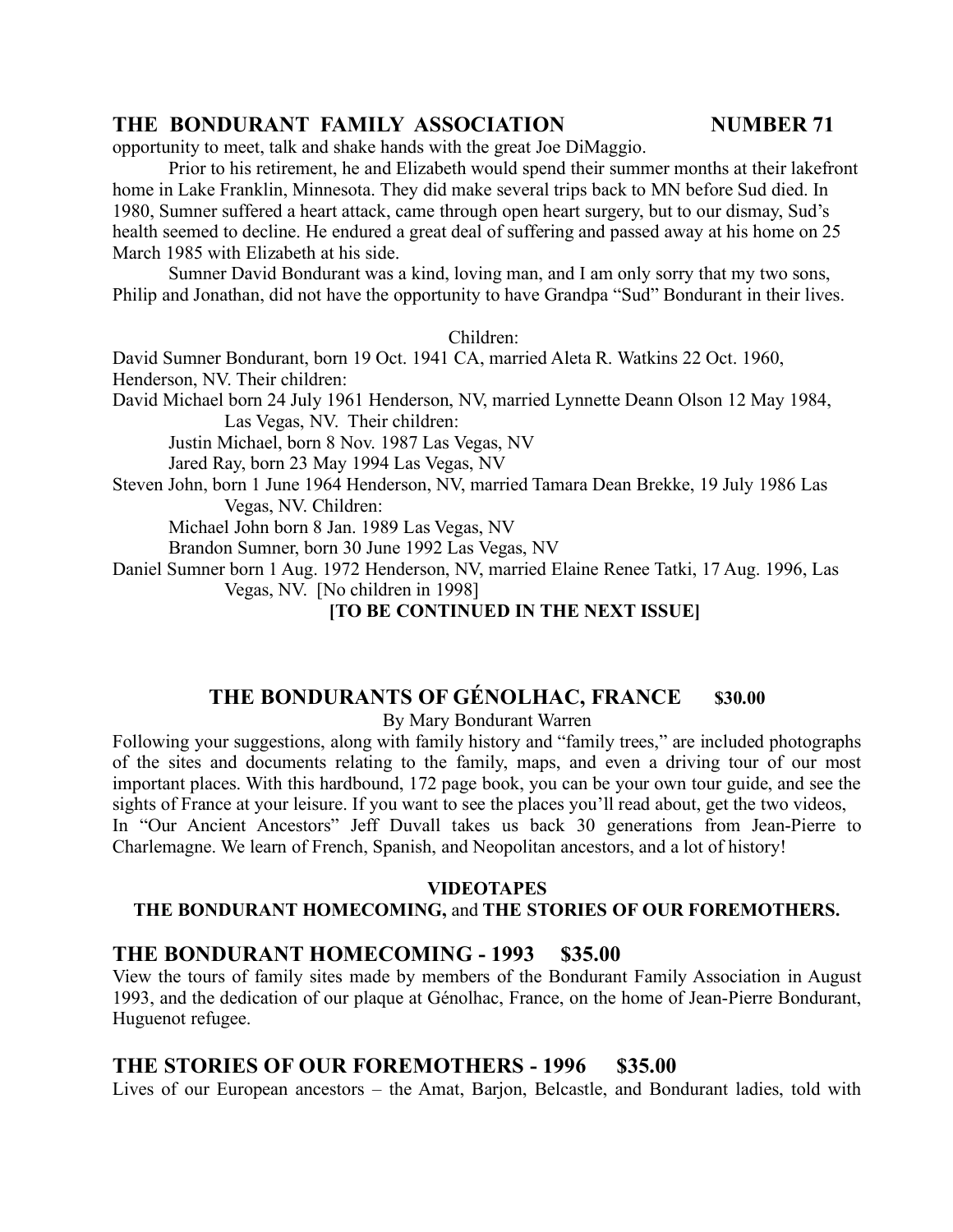visits to their homes and towns, some dating back to the 10<sup>th</sup> Century.

**SPECIAL OFFER:** The book, and both videos as a set **\$75.00** Check payable to Heritage Papers. Order by mail, postpaid, from:

## **HERITAGE PAPERS, P.O. Box 7776, Athens, GA 30604-7776**

By telephone, using Visa or MasterCard, 706/549-1264. GA residents must include 7% sales tax.

### **BFA NEWSLETTERS - ON THE HONOR SYSTEM**

Have you missed BFA newsletters for which you have paid? Fill out this form (or a copy) and mail to the Editor for free issue replacement [as long as our supply lasts]. If you want to complete your set of printed BFA newsletter issues, use this form to order individual issues. Please circle the issue numbers you want.

| \$2.50. |    |    |                                                 |    |    |          |    |    |                   |    |
|---------|----|----|-------------------------------------------------|----|----|----------|----|----|-------------------|----|
| 68      | 69 |    | * Issue 12 costs $$10.00$ ** Issue 15 costs \$5 |    |    |          |    |    | <b>All others</b> |    |
| 55      | 56 | 57 | 58 59                                           | 60 |    | 61 62 63 | 64 | 65 | 66                | 67 |
| 42      | 43 | 44 | 45 46 47 48 49 50 51                            |    |    |          |    | 52 | 53                | 54 |
| 29      | 30 |    | 31 32 33                                        | 34 | 35 | 36 37    | 38 | 39 | 40 41             |    |
| 16      |    |    | 17 18 19 20 21 22 23 24                         |    |    |          | 25 | 26 | 27                | 28 |
|         |    |    | 1 to 5 (one issue) 6 7 8 9 10 11 12* 13 14 15** |    |    |          |    |    |                   |    |

Cost of back issues ordered:

| Issues $\omega$ \$2.50                                    |  |
|-----------------------------------------------------------|--|
| * Issue 12 $\omega$ \$10.                                 |  |
| ** Issue 15 @ \$5                                         |  |
| Dues for 2006 (\$20.00)                                   |  |
| Total (check payable to the Bondurant Family Association) |  |